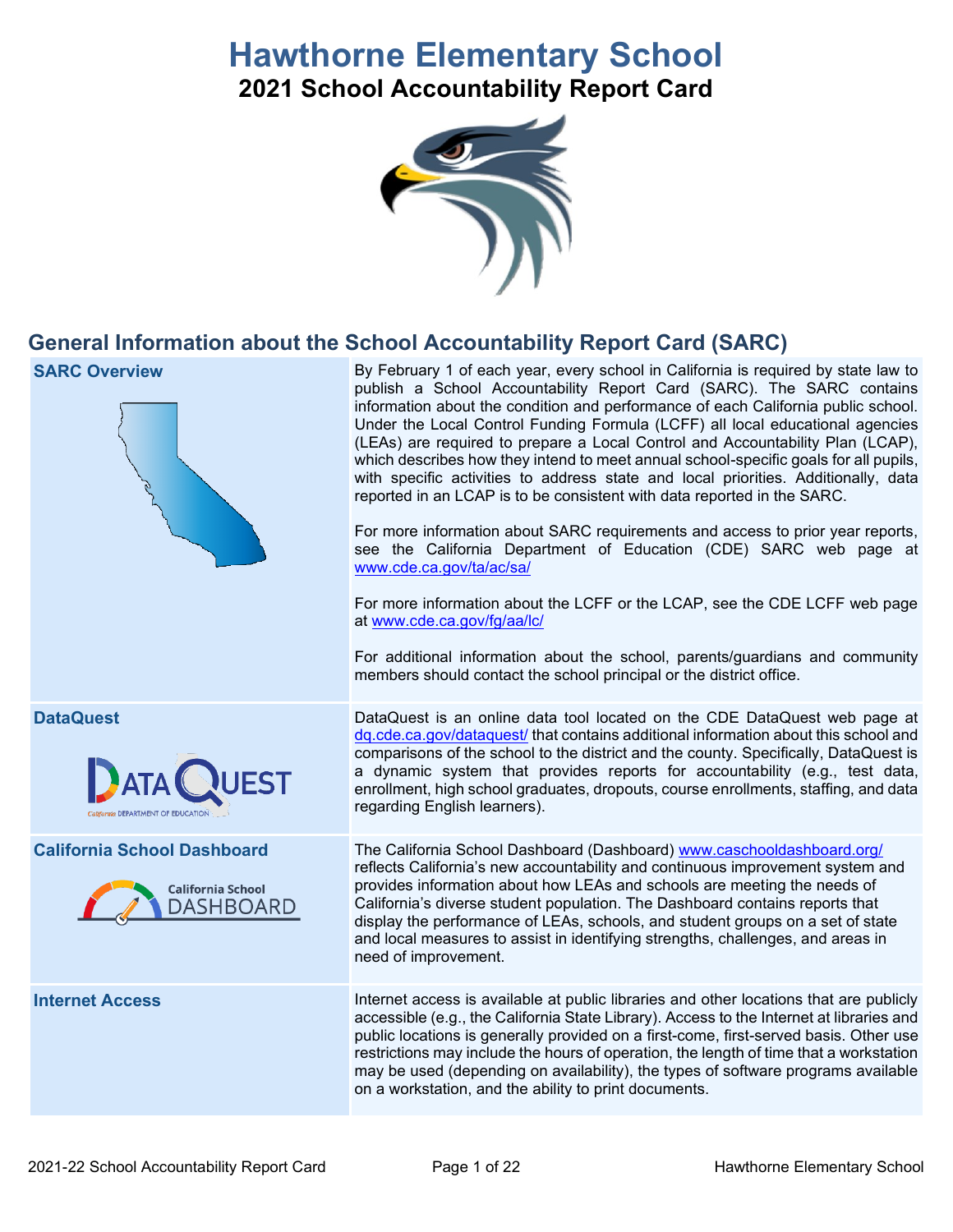#### **2021-22 School Contact Information**

| <b>School Name</b>                       | Hawthorne Elementary School    |
|------------------------------------------|--------------------------------|
| <b>Street</b>                            | 705 West Hawthorne Street      |
| City, State, Zip                         | Ontario                        |
| <b>Phone Number</b>                      | $(909)$ 986-6582               |
| <b>Principal</b>                         | Karen Aristizabal              |
| <b>Email Address</b>                     | karen.aristizabal@omsd.net     |
| <b>School Website</b>                    | https://www.omsd.net/Domain/19 |
| <b>County-District-School (CDS) Code</b> | 3667819 6036263                |

| 2021-22 District Contact Information |                                   |  |  |
|--------------------------------------|-----------------------------------|--|--|
| <b>District Name</b>                 | Ontario-Montclair School District |  |  |
| <b>Phone Number</b>                  | $(909)$ 459-2500                  |  |  |
| Superintendent                       | Dr. James Q. Hammond              |  |  |
| <b>Email Address</b>                 | info@omsd.net                     |  |  |
| <b>District Website Address</b>      | https://www.omsd.net              |  |  |

#### **2021-22 School Overview**

Dear Hawthorne Families,

Hawthorne Elementary International Baccalaureate (IB) World School "aims to develop inquiring, knowledgeable and caring young people who help to create a better and more peaceful world through intercultural understanding and respect." As an authorized IB World School, located in the northwest section of the City of Ontario, Hawthorne provides instruction to nearly 600 students in grades Transitional Kindergarten-6th grade. Inquiry-based transdisciplinary learning units are collaboratively developed by each grade level team to reflect IB enhancements in the IB Primary Years Programme (PYP) and Common Core State Standards. Other school-wide instructional focus areas include PBIS, the development high performing collaborative Professional Learning Communities (PLC).

The diverse student body represents a multicultural, multilingual population. Students have the opportunity to participate in intervention and enrichment programs which include: i-Ready, Accelerated Reader, PenPal Schools Physical Education, Think-Together, instrumental music, Spanish and several after school clubs. Progress monitoring for student achievement is done through required District assessments such as the Reading Inventory, i-Ready Benchmarks, trimester report cards, and other formative and summative assessments within the IB program.

Our Mission Statement: Hawthorne Elementary School inspires knowledgeable, inquiring citizens who will thrive as global lifelong learners. Our collaborative community ensures a rigorous, meaningful academic experience, which encourages us to take action and make a positive difference in the world.

Our Vision Statement: Empowering Our Community to Make a Positive Difference

Sincerely, Karen Aristizabal Principal, Hawthorne Elementary International Baccalaureate World School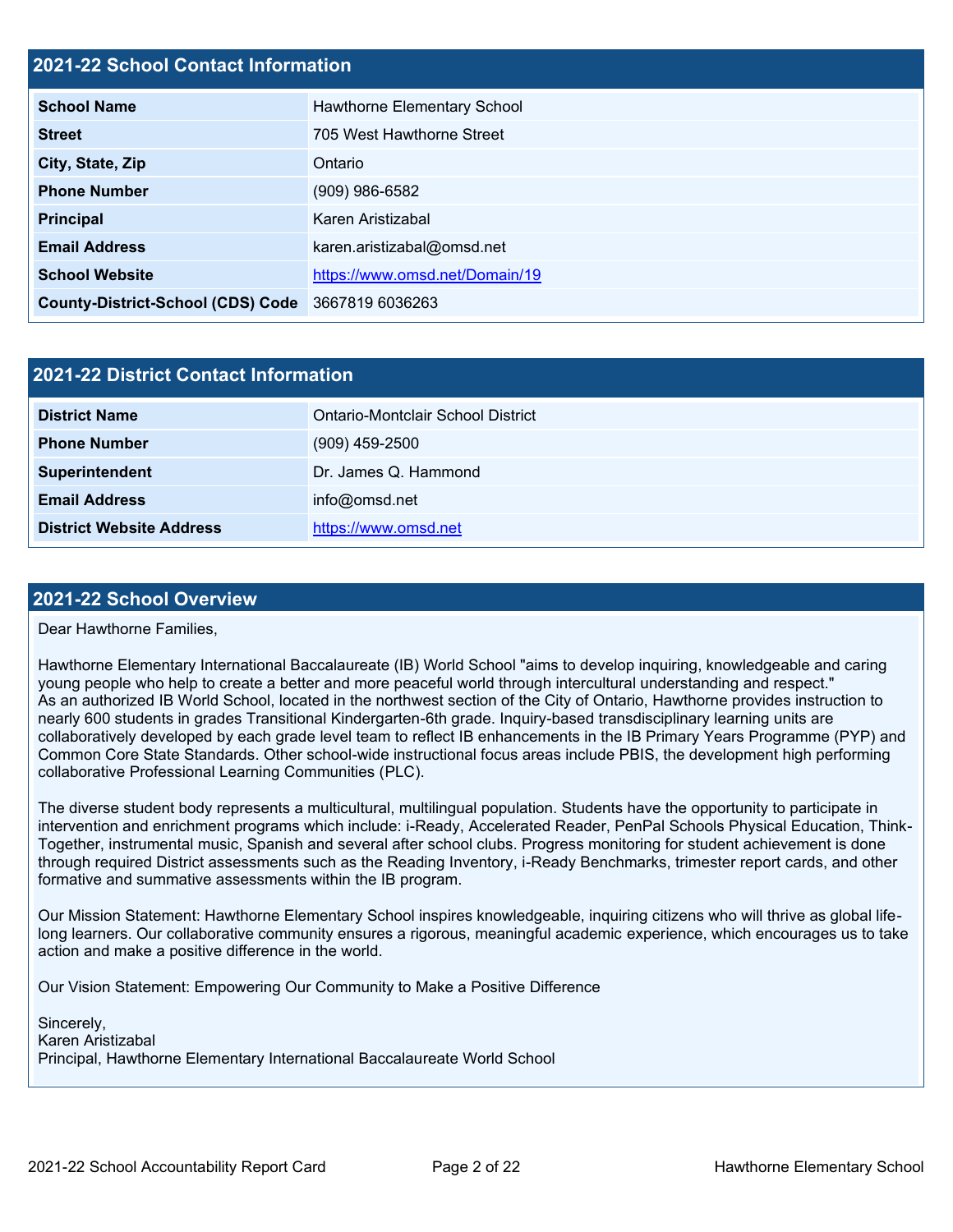# **About this School**

| 2020-21 Student Enrollment by Grade Level |                           |  |  |  |
|-------------------------------------------|---------------------------|--|--|--|
| <b>Grade Level</b>                        | <b>Number of Students</b> |  |  |  |
| Kindergarten                              | 84                        |  |  |  |
| Grade 1                                   | 75                        |  |  |  |
| Grade 2                                   | 77                        |  |  |  |
| Grade 3                                   | 71                        |  |  |  |
| Grade 4                                   | 90                        |  |  |  |
| Grade 5                                   | 86                        |  |  |  |
| Grade 6                                   | 93                        |  |  |  |
| <b>Total Enrollment</b>                   | 576                       |  |  |  |

# **2020-21 Student Enrollment by Student Group**

| <b>Student Group</b>                   | <b>Percent of Total Enrollment</b> |
|----------------------------------------|------------------------------------|
| Female                                 | 49.8                               |
| <b>Male</b>                            | 50.2                               |
| American Indian or Alaska Native       | 0.3                                |
| <b>Asian</b>                           | $\mathbf 1$                        |
| <b>Black or African American</b>       | 0.9                                |
| <b>Filipino</b>                        | 0.2                                |
| <b>Hispanic or Latino</b>              | 88.5                               |
| Native Hawaiian or Pacific Islander    | 0.2                                |
| <b>Two or More Races</b>               | $\mathbf{1}$                       |
| <b>White</b>                           | 7.8                                |
| <b>English Learners</b>                | 21.5                               |
| <b>Foster Youth</b>                    | 0.3                                |
| <b>Homeless</b>                        | 4.7                                |
| <b>Socioeconomically Disadvantaged</b> | 87.2                               |
| <b>Students with Disabilities</b>      | 9.4                                |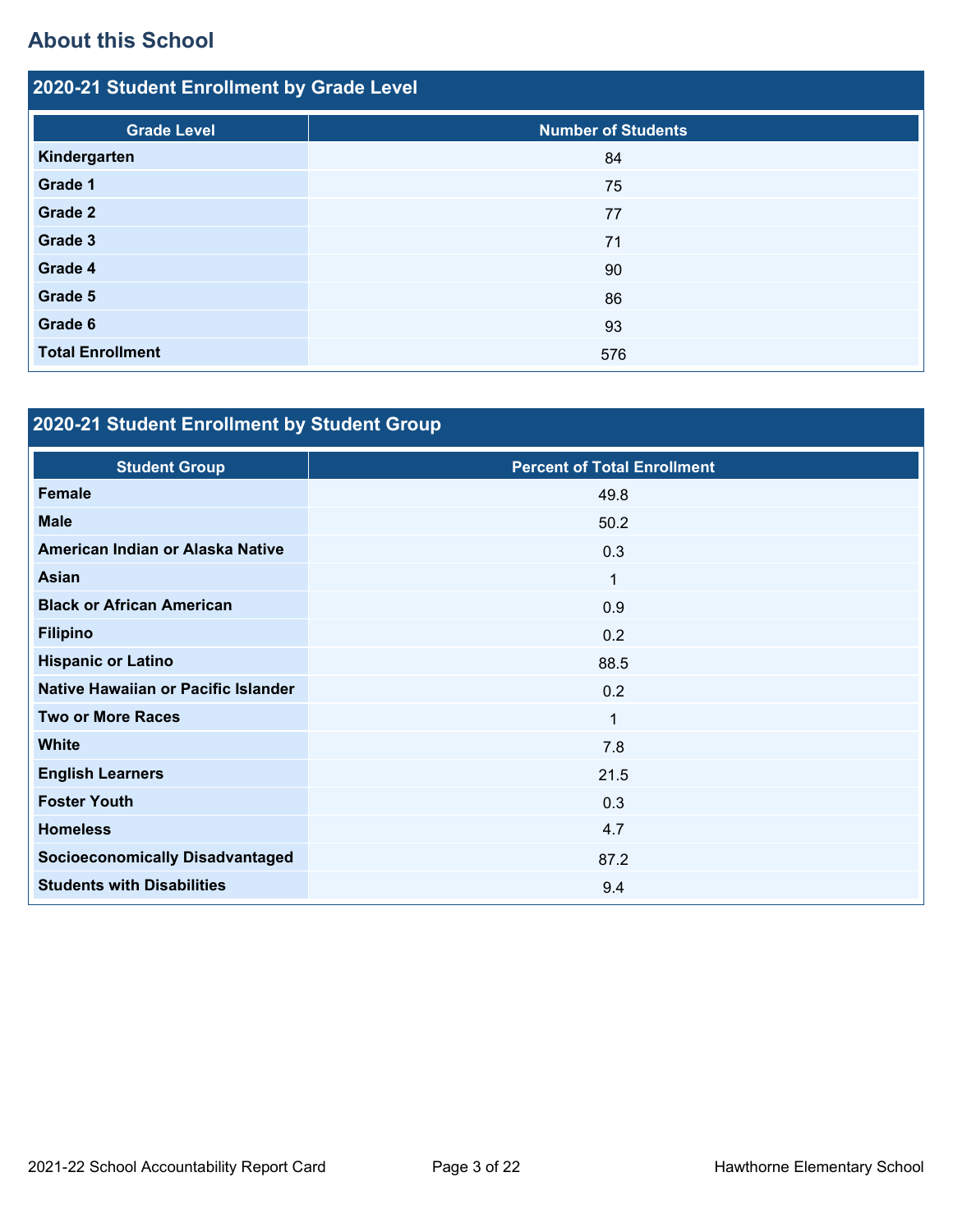# **A. Conditions of Learning State Priority: Basic**

The SARC provides the following information relevant to the State priority: Basic (Priority 1):

- Degree to which teachers are appropriately assigned and fully credentialed in the subject area and for the pupils they are teaching;
	- Pupils have access to standards-aligned instructional materials; and
- School facilities are maintained in good repair

Note: For more information refer to the Updated Teacher Equity Definitions web page at<https://www.cde.ca.gov/pd/ee/teacherequitydefinitions.asp>

#### **2019-20 Teacher Preparation and Placement**

| <b>Authorization/Assignment</b>                                                                 | 2019-20 |
|-------------------------------------------------------------------------------------------------|---------|
| Fully (Preliminary or Clear) Credentialed for Subject and Student Placement (properly assigned) |         |
| <b>Intern Credential Holders Properly Assigned</b>                                              |         |
| Teachers Without Credentials and Misassignments ("ineffective" under ESSA)                      |         |
| Credentialed Teachers Assigned Out-of-Field ("out-of-field" under ESSA)                         |         |
| <b>Unknown</b>                                                                                  |         |
| <b>Total Teaching Positions</b>                                                                 |         |
|                                                                                                 |         |

Note: The data in this table is based on Full Time Equivalent (FTE) status. One FTE equals one staff member working full time; one FTE could also represent two staff members who each work 50 percent of full time. Additionally, an assignment is defined as a position that an educator is assigned to based on setting, subject, and grade level. An authorization is defined as the services that an educator is authorized to provide to students.

# **2019-20 Teachers Without Credentials and Misassignments (considered "ineffective" under ESSA)**

| <b>Authorization/Assignment</b>                              | 2019-20 |
|--------------------------------------------------------------|---------|
| <b>Permits and Waivers</b>                                   |         |
| <b>Misassignments</b>                                        |         |
| <b>Vacant Positions</b>                                      |         |
| <b>Total Teachers Without Credentials and Misassignments</b> |         |

# **2019-20 Credentialed Teachers Assigned Out-of-Field (considered "out-of-field" under ESSA)**

| <b>Indicator</b>                                       | 2019-20 |
|--------------------------------------------------------|---------|
| Credentialed Teachers Authorized on a Permit or Waiver |         |
| <b>Local Assignment Options</b>                        |         |
| <b>Total Out-of-Field Teachers</b>                     |         |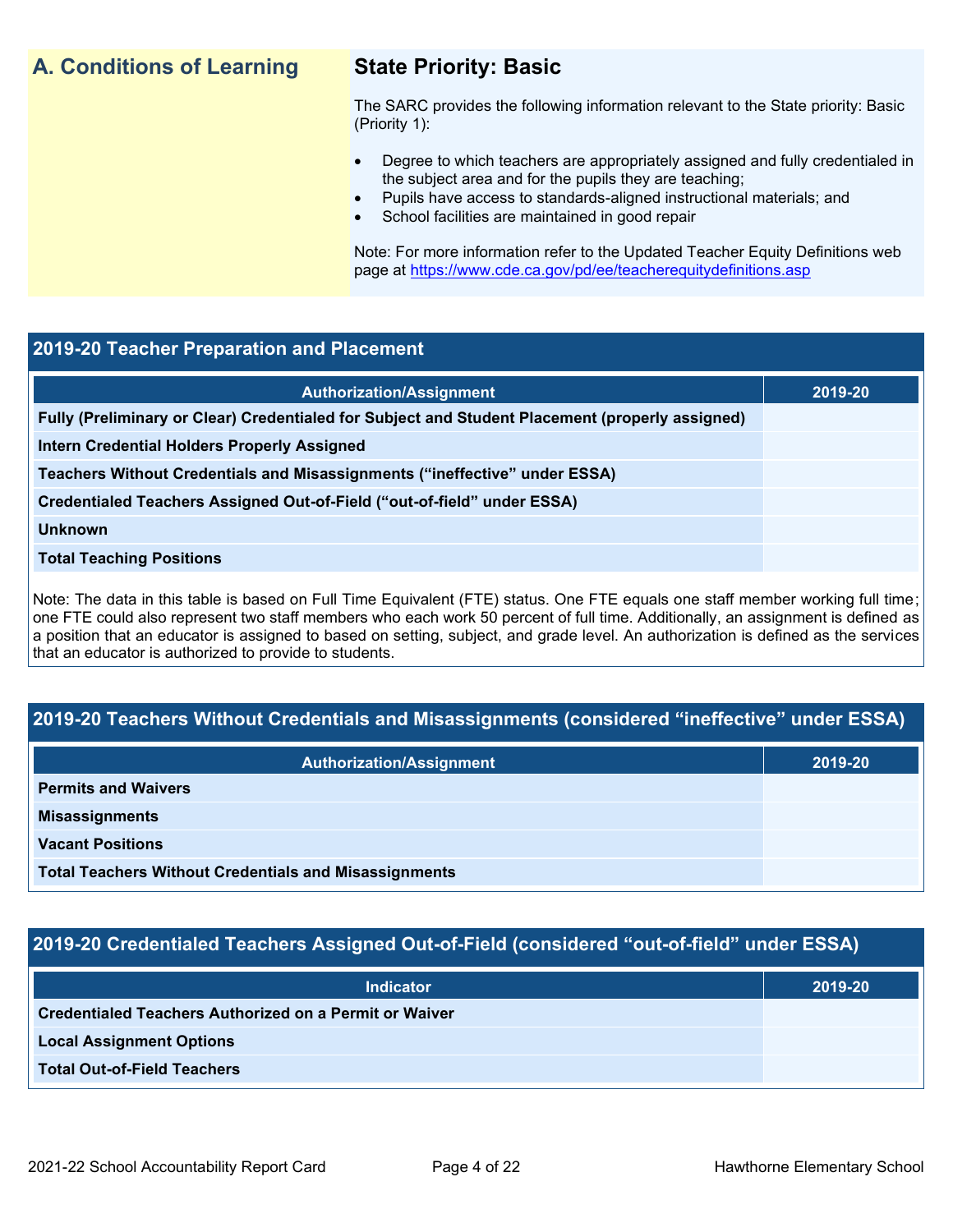#### **2019-20 Class Assignments**

| <b>Indicator</b>                                                                                                                                    | 2019-20 |
|-----------------------------------------------------------------------------------------------------------------------------------------------------|---------|
| <b>Misassignments for English Learners</b><br>(a percentage of all the classes with English learners taught by teachers that are misassigned)       |         |
| No credential, permit or authorization to teach<br>(a percentage of all the classes taught by teachers with no record of an authorization to teach) |         |

# **2021-22 Quality, Currency, Availability of Textbooks and Other Instructional Materials**

All textbooks and instructional materials are from the most recent adoptions. There are sufficient textbooks and instructional materials for each student on campus.

**Year and month in which the data were collected** August 2020

| <b>Subject</b>                    | <b>Textbooks and Other Instructional Materials/year of</b><br><b>Adoption</b>                                                                                                                                                                                                                                      | <b>From</b><br><b>Most</b><br><b>Recent</b><br><b>Adoption</b> | <b>Percent</b><br><b>Students</b><br><b>Lacking Own</b><br><b>Assigned</b><br><b>Copy</b> |
|-----------------------------------|--------------------------------------------------------------------------------------------------------------------------------------------------------------------------------------------------------------------------------------------------------------------------------------------------------------------|----------------------------------------------------------------|-------------------------------------------------------------------------------------------|
| <b>Reading/Language Arts</b>      | TK Big Day (Houghton-Mifflin-Harcourt) - Adopted 2016<br>K-6 Wonders (McGraw-Hill) - Adopted 2016                                                                                                                                                                                                                  | Yes                                                            | 0%                                                                                        |
| <b>Mathematics</b>                | TK-8 - Eureka Math (Great Minds)- Adopted 2015* and then<br>in 2018* for Dual Immersion program.<br>*TK mathematics materials are from the most recent local<br>adoption.<br>Integrated Math, High School Credit Course, Houghton Mifflin<br>Harcourt, Integrated Math I, 2015 adopted May, 2020                   |                                                                | 0%                                                                                        |
| <b>Science</b>                    | TK- Big Day Houghton-Mifflin- Adopted 2016<br>K-5 California Inspire Science (McGraw Hill) - Adopted 2019<br>6-8 California Inspire Science-Preferred Integrated (McGraw<br>Hill) - Adopted 2019                                                                                                                   | Yes                                                            | 0%                                                                                        |
| <b>History-Social Science</b>     | TK Big Day (Houghton-Mifflin-Harcourt) - Adopted 2016<br>K-5 California Vistas (Macmillan/McGraw-Hill) - Adopted<br>2006*<br>6-8 My World Interactive (Pearson) - Adopted 2018                                                                                                                                     | <b>Yes</b>                                                     | 0%                                                                                        |
| <b>Foreign Language</b>           | *Spanish II S, High School Credit Course, Vista, Imagina, 4th<br>Edition, adopted May 2020 - *Not from the most recent state<br>adoption.<br>Spanish for Native Speakers, McDougal Littel, Tu Mundo,<br>2008, adopted July 2008<br>Beginning Spanish, Prentice Hall, Realidades, 2008, adopted<br><b>July 2008</b> | Yes                                                            | 0%                                                                                        |
| <b>Health</b>                     | K-8 Focus on You (Charles Merrill Publishing) - Adopted<br>1984                                                                                                                                                                                                                                                    | <b>No</b>                                                      | 0%                                                                                        |
| <b>Visual and Performing Arts</b> | TK-6 Theatre Arts Connection (SRA/McGraw-Hill) - Adopted<br>2008                                                                                                                                                                                                                                                   | Yes                                                            | 0%                                                                                        |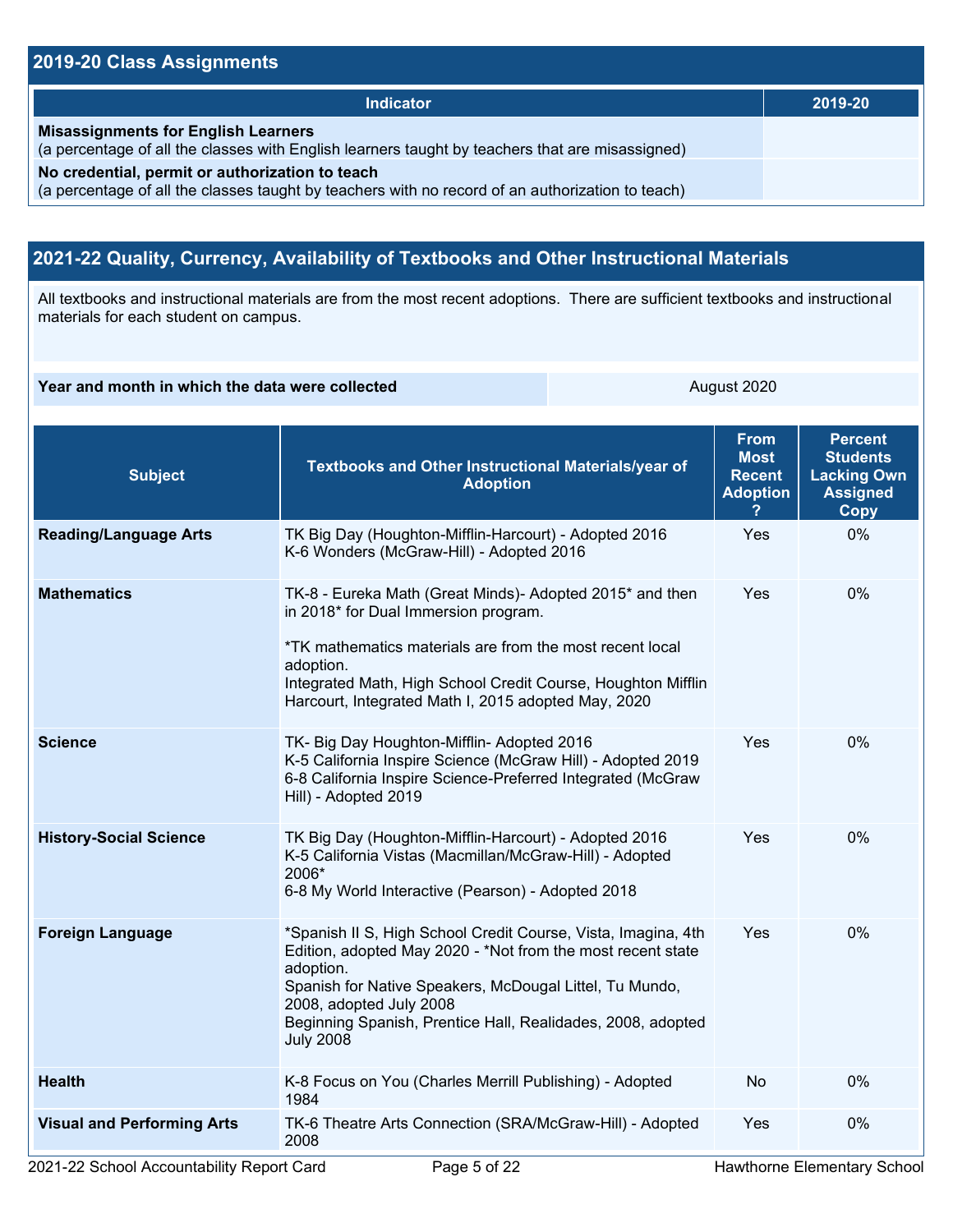#### **School Facility Conditions and Planned Improvements**

Hawthorne School was built in 1958. The school has adequate space for teaching and learning, with a total of 30 classrooms. There are four permanent classroom wings, as well as 15 portable classrooms installed at various times between 1988 and 2007. The library/computer lab provides additional spaces for instructional purposes. The main office building contains the front office, principal's office, assistant principal's office, health office and staff lounge. In addition, we have an identified room for our Student Study Team and an identified room for our Parent Teacher Association. Several small storage rooms located around the campus have been remodeled and turned into office space for various staff members. The school has a large field and enough playground equipment for student engagement. There are 16 restrooms with all toilets in proper working condition. The 18 classes in the main building of the school and the administration building all underwent modernization in 2009. There are not current or planned facility improvements. The classrooms have received upgraded electrical service, improved teaching furnishings, and regular ongoing technology upgrades. In addition, the modernization project addressed State Code Accessibility by providing accessible restroom facilities, accessible working space and sinks in classrooms, panic hardware at doors, door thresholds, accessible drinking fountains, and path of travel including ramps and curb cuts, passenger loading zone, bus drop-off, accessible parking, and signage. The Multipurpose Room (MPR) is utilized daily for food service distribution during breakfast and lunch for all students as well as for school-wide events for students and families. There is a teaching space on the MPR stage and an assembly area to hold large school-wide events with a capacity of 507. The MPR is also utilized as an alternative location for inclement weather recesses. The MPR also serves and supports our Think Together afterschool program in whatever capacity that is needed daily or on identified Saturdays. Perimeter fencing was upgraded during the summer of 2020 per district guidelines.

#### Student Safety

Students are supervised immediately before and after school by staff. Security gates have been installed at the front of the school. Hawthorne is a closed campus. All students, parents and other visitors enter the school through the front gates each morning. Teachers have been directed to keep their classroom doors locked at all times throughout the instructional day. Clearly, defined boundary lines are visible to all students to indicate accessible student zones to ensure appropriate supervision. All visitors are asked to check in at the front office through the Raptor security system and must wear a visitor badge to show that they have done so. District employees and substitutes all wear district-issued identification badges and must also check in at the front office through the Raptor system. Students who leave early must be checked out through the front office by parents or guardians. All staff members are diligent about being aware of adults on campus at all times. Visitors without visitor badges are escorted to the office. Monthly fire, earthquake and lockdown drills are conducted so that students and staff have an opportunity to practice in the case of an actual disaster. A schedule of emergency drills is submitted to the district office prior to the beginning of each school year. W e have an identified location where we keep all of our emergency supplies. All supplies are regularly inventoried.

#### Maintenance and Repair

The district governing board has adopted cleaning standards for all schools in the district and Hawthorne School is maintained in a manner that ensures it is clean, in good repair and working order. The principal works directly with the custodial staff and district office to develop cleaning schedules to ensure all classrooms, offices, and restrooms are cleaned daily. Restroom checks are done periodically and documented throughout the day to ensure clean, well-maintained accessibility to all students and staff. Efforts are made to keep the school litter and graffiti-free by daily walk-throughs for campus checks and student awareness. The principal and custodian work together to maintain a clean and orderly campus. Hawthorne school has many murals throughout the campus that have been painted by local artists, parent volunteers and students. Many of the murals depict standards based instruction that Hawthorne teachers provide daily. The district takes great effort to ensure that all schools are clean, safe and functional. Site and district maintenance and grounds staff make sure that the work necessary to keep the school in good repair and aesthetically pleasing are completed in a timely manner. A work order process is used to ensure efficient service and that emergency repairs are given the highest priority. The floors, walls, and plumbing system are all in exemplary condition. To complete the FIT report, Operations Department conducts an annual in-depth evaluation of each school to determine the condition of the facilities and identify situations that need maintenance, repair or an upgrade. The district uses a facility survey instrument developed by the State of California Office of Public School Construction to assist with the data gathering during the inspections.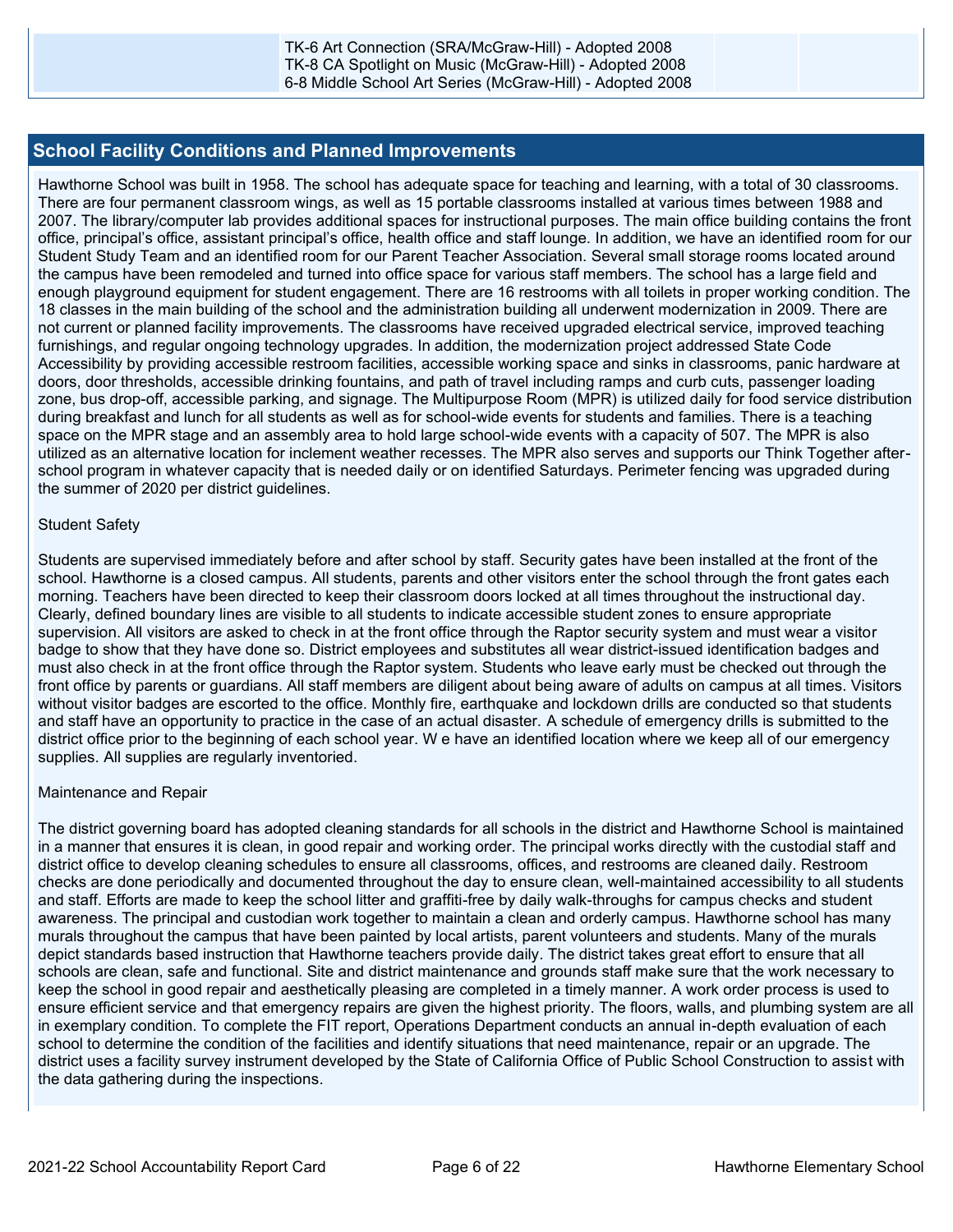#### **School Facility Conditions and Planned Improvements**

On an annual basis, the San Bernardino County Superintendent of Schools conducts Williams visits to monitored school sites to evaluate sufficiency of instructional materials and to ensure that school site facilities are in good repair. At the time of publishing, a facilities inspection had been conducted on 8/18/21. There were 5 good repair deficiencies observed and no extreme deficiencies noted.

#### **Year and month of the most recent FIT report** 08/18/2021 08/18/2021 **System Inspected Rate Good Rate Fair Rate Poor Repair Needed and Action Taken or Planned Systems:** Gas Leaks, Mechanical/HVAC, Sewer X **Interior:** Interior Surfaces X **Cleanliness:** Overall Cleanliness, Pest/Vermin Infestation X 51: Unsecured items are stored too high and pose a safety hazard (remedied 8/18/21) 63: Unsecured items are stored too high and pose a safety hazard (remedied 8/18/21) **Electrical** X **Restrooms/Fountains:** Restrooms, Sinks/ Fountains X K2: Restroom not stocked with supplies such as toilet paper, soap, or paper towels (remedied 8/18/21) **Safety:** Fire Safety, Hazardous Materials X **Structural:** Structural Damage, Roofs X **External:** Playground/School Grounds, Windows/ Doors/Gates/Fences X Covered Table Area (Near MPR): Outdoor tables/benches have peeling, chipping or cracking paint (work order #213343 completed 11/22/21) • Kindergarten Playground: Outdoor tables/benches have peeling, chipping or cracking paint (work order #213343 completed 11/22/21)

| <b>Overall Facility Rate</b> |      |      |      |  |
|------------------------------|------|------|------|--|
| <b>Exemplary</b>             | Good | Fair | Poor |  |
|                              |      |      |      |  |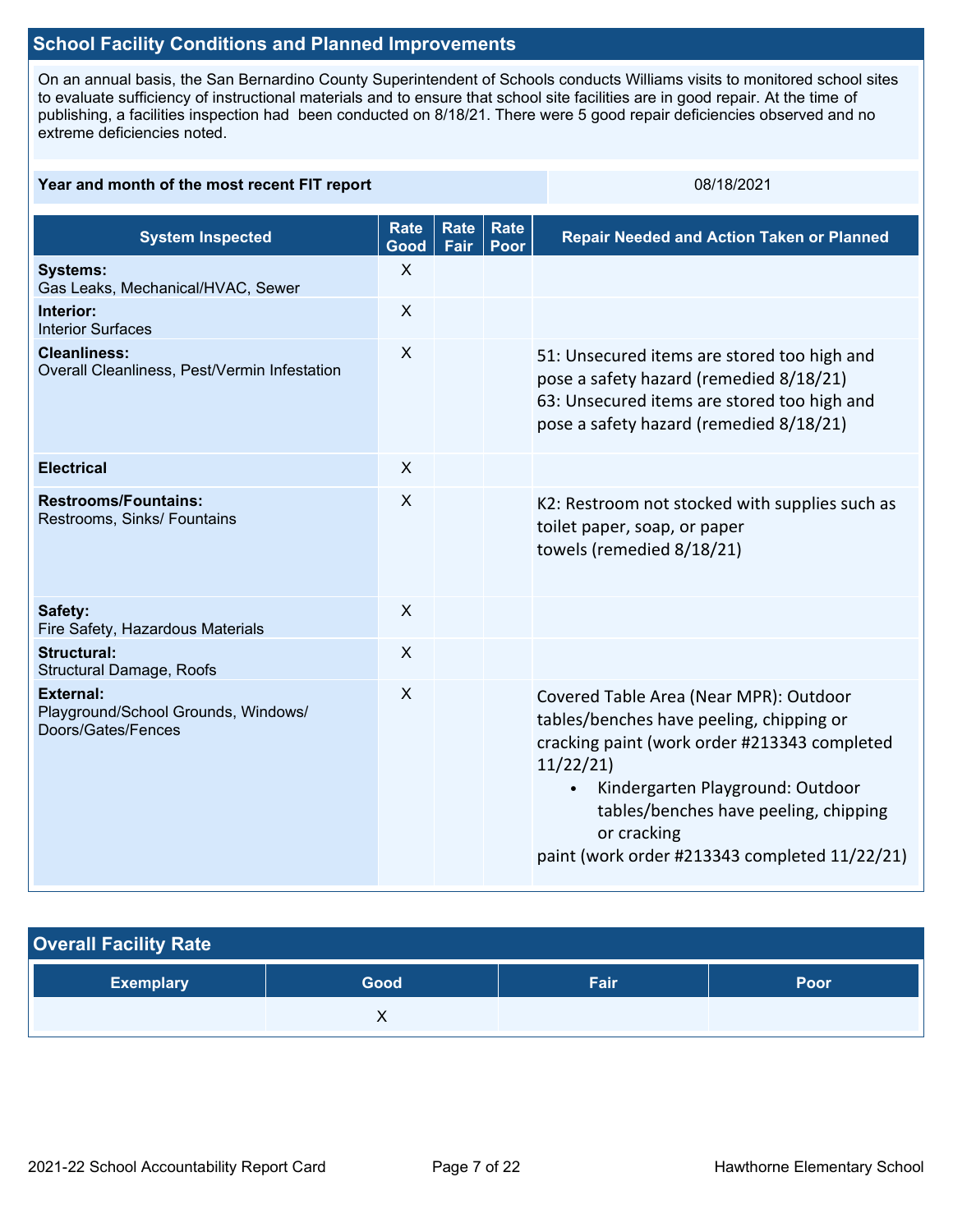# **B. Pupil Outcomes State Priority: Pupil Achievement**

The SARC provides the following information relevant to the State priority: Pupil Achievement (Priority 4):

#### **Statewide Assessments**

(i.e., California Assessment of Student Performance and Progress [CAASPP] System includes the Smarter Balanced Summative Assessments for students in the general education population and the California Alternate Assessments [CAAs] for English language arts/literacy [ELA] and mathematics given in grades three through eight and grade eleven. Only eligible students may participate in the administration of the CAAs. CAAs items are aligned with alternate achievement standards, which are linked with the Common Core State Standards [CCSS] for students with the most significant cognitive disabilities).

The CAASPP System encompasses the following assessments and student participation requirements:

- 1. **Smarter Balanced Summative Assessments and CAAs for ELA** in grades three through eight and grade eleven.
- 2. **Smarter Balanced Summative Assessments and CAAs for mathematics** in grades three through eight and grade eleven.
- 3. **California Science Test (CAST) and CAAs for Science** in grades five, eight, and once in high school (i.e., grade ten, eleven, or twelve).

#### **SARC Reporting in the 2020-2021 School Year Only**

Where the most viable option, LEAs were required to administer the statewide summative assessment in ELA and mathematics. Where a statewide summative assessment was not the most viable option for the LEA (or for one or more gradelevel[s] within the LEA) due to the pandemic, LEAs were allowed to report results from a different assessment that met the criteria established by the State Board of Education (SBE) on March 16, 2021. The assessments were required to be:

- Aligned with CA CCSS for ELA and mathematics;
- Available to students in grades 3 through 8, and grade 11; and
- Uniformly administered across a grade, grade span, school, or district to all eligible students.

#### **Options**

Note that the CAAs could only be administered in-person following health and safety requirements. If it was not viable for the LEA to administer the CAAs in person with health and safety guidelines in place, the LEA was directed to not administer the tests. There were no other assessment options available for the CAAs. Schools administered the Smarter Balanced Summative Assessments for ELA and mathematics, other assessments that meet the SBE criteria, or a combination of both, and they could only choose one of the following:

- Smarter Balanced ELA and mathematics summative assessments;
- Other assessments meeting the SBE criteria; or
- Combination of Smarter Balanced ELA and mathematics summative assessments and other assessments.

The percentage of students who have successfully completed courses that satisfy the requirements for entrance to the University of California and the California State University, or career technical education sequences or programs of study.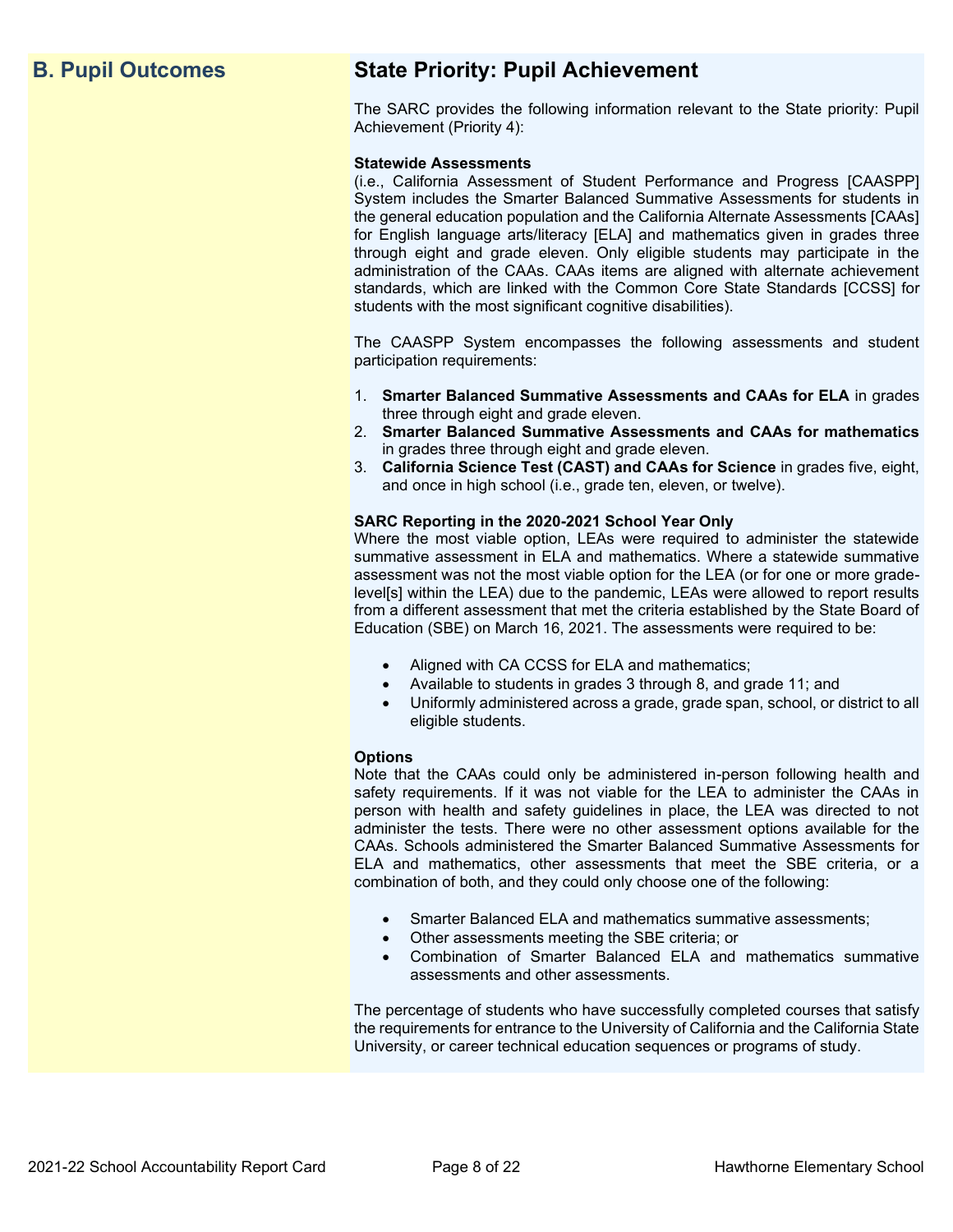### **Percentage of Students Meeting or Exceeding the State Standard on CAASPP**

This table displays CAASPP test results in ELA and mathematics for all students grades three through eight and grade eleven taking and completing a state-administered assessment.

The 2019-2020 data cells with N/A values indicate that the 2019-2020 data are not available due to the COVID-19 pandemic and resulting summative test suspension. The Executive Order N-30-20 was issued which waived the assessment, accountability, and reporting requirements for the 2019-2020 school year.

The 2020-2021 data cells have N/A values because these data are not comparable to other year data due to the COVID-19 pandemic during the 2020-2021 school year. Where the CAASPP assessments in ELA and/or mathematics is not the most viable option, the LEAs were allowed to administer local assessments. Therefore, the 2020-2021 data between school years for the school, district, state are not an accurate comparison. As such, it is inappropriate to compare results of the 2020-2021 school year to other school years.

| <b>Subject</b>                                                 | <b>School</b><br>2019-20 | <b>School</b><br>2020-21 | <b>District</b><br>2019-20 | <b>District</b><br>2020-21 | <b>State</b><br>2019-20 | <b>State</b><br>2020-21 |
|----------------------------------------------------------------|--------------------------|--------------------------|----------------------------|----------------------------|-------------------------|-------------------------|
| <b>English Language Arts/Literacy</b><br>$(grades 3-8 and 11)$ | N/A                      | N/A                      | N/A                        | N/A                        | N/A                     | N/A                     |
| <b>Mathematics</b><br>$(grades 3-8 and 11)$                    | N/A                      | N/A                      | N/A                        | N/A                        | N/A                     | N/A                     |

## **2020-21 CAASPP Test Results in ELA by Student Group**

This table displays CAASPP test results in ELA by student group for students grades three through eight and grade eleven taking and completing a state-administered assessment. The CDE will populate this table for schools in cases where the school administered the CAASPP assessment. In cases where the school administered a local assessment instead of CAASPP, the CDE will populate this table with "NT" values, meaning this school did not test students using the CAASPP. See the local assessment(s) table for more information.

| <b>CAASPP</b><br><b>Student Groups</b>               | <b>CAASPP</b><br><b>Total</b><br><b>Enrollment</b> | <b>CAASPP</b><br><b>Number</b><br><b>Tested</b> | <b>CAASPP</b><br><b>Percent</b><br><b>Tested</b> | <b>CAASPP</b><br><b>Percent</b><br><b>Not Tested</b> | <b>CAASPP</b><br><b>Percent</b><br><b>Met or</b><br><b>Exceeded</b> |
|------------------------------------------------------|----------------------------------------------------|-------------------------------------------------|--------------------------------------------------|------------------------------------------------------|---------------------------------------------------------------------|
| <b>All Students</b>                                  | 340                                                | <b>NT</b>                                       | <b>NT</b>                                        | <b>NT</b>                                            | <b>NT</b>                                                           |
| <b>Female</b>                                        | 173                                                | <b>NT</b>                                       | <b>NT</b>                                        | <b>NT</b>                                            | <b>NT</b>                                                           |
| <b>Male</b>                                          | 167                                                | <b>NT</b>                                       | <b>NT</b>                                        | <b>NT</b>                                            | <b>NT</b>                                                           |
| American Indian or Alaska Native                     | $\mathbf 0$                                        | $\mathbf 0$                                     | $\mathbf 0$                                      | $\mathbf 0$                                          | 0                                                                   |
| <b>Asian</b>                                         | $\overline{\phantom{a}}$                           | <b>NT</b>                                       | <b>NT</b>                                        | <b>NT</b>                                            | <b>NT</b>                                                           |
| <b>Black or African American</b>                     | --                                                 | <b>NT</b>                                       | <b>NT</b>                                        | <b>NT</b>                                            | <b>NT</b>                                                           |
| <b>Filipino</b>                                      |                                                    | <b>NT</b>                                       | <b>NT</b>                                        | <b>NT</b>                                            | <b>NT</b>                                                           |
| <b>Hispanic or Latino</b>                            | 309                                                | <b>NT</b>                                       | <b>NT</b>                                        | <b>NT</b>                                            | <b>NT</b>                                                           |
| Native Hawaiian or Pacific Islander                  | --                                                 | <b>NT</b>                                       | <b>NT</b>                                        | <b>NT</b>                                            | <b>NT</b>                                                           |
| <b>Two or More Races</b>                             | $\qquad \qquad -$                                  | <b>NT</b>                                       | <b>NT</b>                                        | <b>NT</b>                                            | <b>NT</b>                                                           |
| <b>White</b>                                         | 18                                                 | <b>NT</b>                                       | <b>NT</b>                                        | <b>NT</b>                                            | <b>NT</b>                                                           |
| <b>English Learners</b>                              | 67                                                 | <b>NT</b>                                       | <b>NT</b>                                        | <b>NT</b>                                            | <b>NT</b>                                                           |
| <b>Foster Youth</b>                                  | $\overline{\phantom{a}}$                           | <b>NT</b>                                       | <b>NT</b>                                        | <b>NT</b>                                            | <b>NT</b>                                                           |
| <b>Homeless</b>                                      | 26                                                 | <b>NT</b>                                       | <b>NT</b>                                        | <b>NT</b>                                            | <b>NT</b>                                                           |
| <b>Military</b>                                      | $\mathbf 0$                                        | $\mathbf 0$                                     | $\mathbf{0}$                                     | $\mathbf 0$                                          | $\mathbf{0}$                                                        |
| <b>Socioeconomically Disadvantaged</b>               | 305                                                | <b>NT</b>                                       | <b>NT</b>                                        | <b>NT</b>                                            | <b>NT</b>                                                           |
| <b>Students Receiving Migrant Education Services</b> | 0                                                  | 0                                               | 0                                                | $\mathbf 0$                                          | 0                                                                   |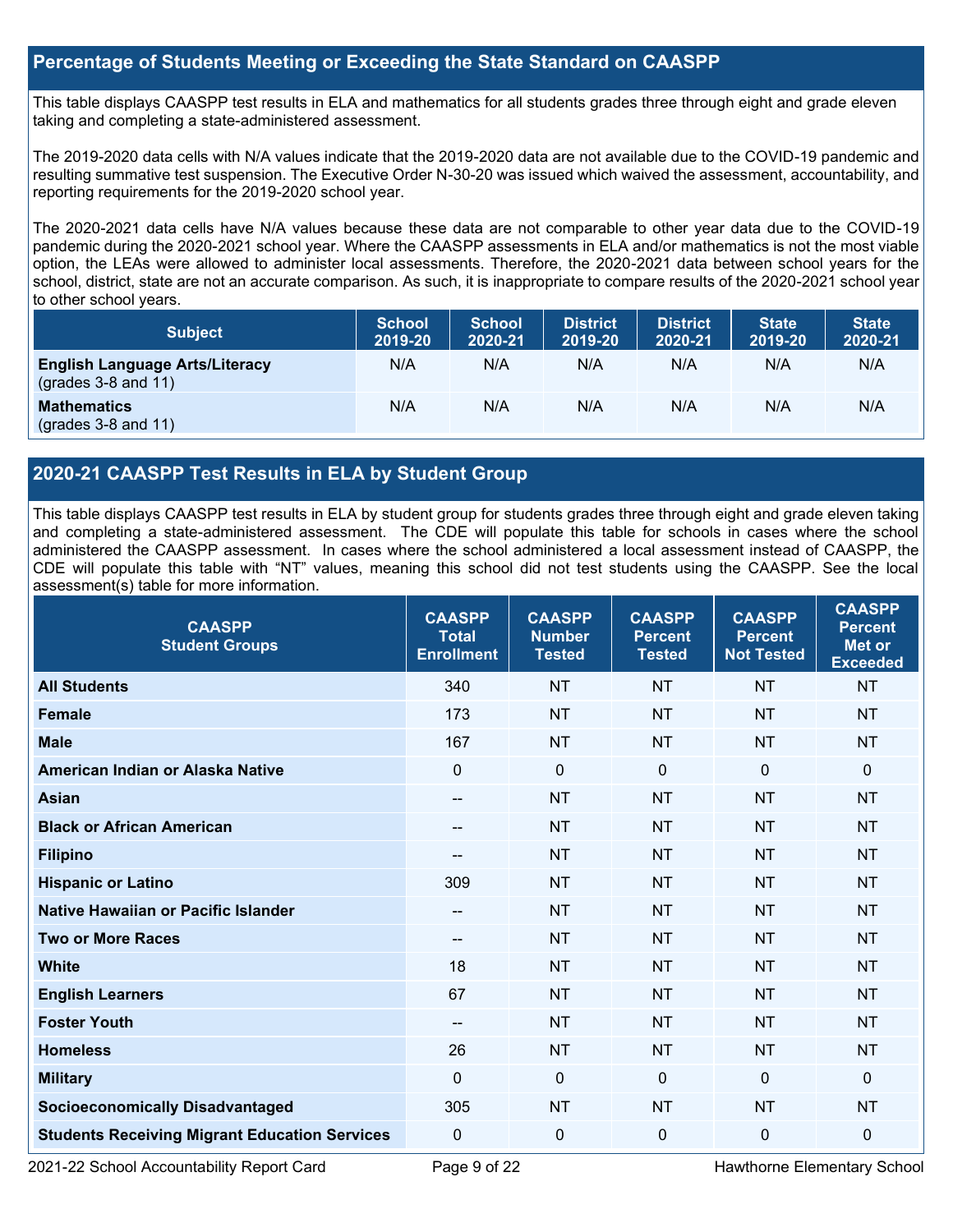## **2020-21 CAASPP Test Results in Math by Student Group**

This table displays CAASPP test results in Math by student group for students grades three through eight and grade eleven taking and completing a state-administered assessment. The CDE will populate this table for schools in cases where the school administered the CAASPP assessment. In cases where the school administered a local assessment instead of CAASPP, the CDE will populate this table with "NT" values, meaning this school did not test students using the CAASPP. See the local assessment(s) table for more information.

| <b>CAASPP</b><br><b>Student Groups</b>               | <b>CAASPP</b><br><b>Total</b><br><b>Enrollment</b> | <b>CAASPP</b><br><b>Number</b><br><b>Tested</b> | <b>CAASPP</b><br><b>Percent</b><br><b>Tested</b> | <b>CAASPP</b><br><b>Percent</b><br><b>Not Tested</b> | <b>CAASPP</b><br><b>Percent</b><br><b>Met or</b><br><b>Exceeded</b> |
|------------------------------------------------------|----------------------------------------------------|-------------------------------------------------|--------------------------------------------------|------------------------------------------------------|---------------------------------------------------------------------|
| <b>All Students</b>                                  | 340                                                | <b>NT</b>                                       | <b>NT</b>                                        | <b>NT</b>                                            | <b>NT</b>                                                           |
| <b>Female</b>                                        | 173                                                | <b>NT</b>                                       | <b>NT</b>                                        | <b>NT</b>                                            | <b>NT</b>                                                           |
| <b>Male</b>                                          | 167                                                | <b>NT</b>                                       | <b>NT</b>                                        | <b>NT</b>                                            | <b>NT</b>                                                           |
| American Indian or Alaska Native                     | $\mathbf 0$                                        | $\mathbf 0$                                     | $\mathbf 0$                                      | $\mathbf 0$                                          | 0                                                                   |
| <b>Asian</b>                                         | $\overline{\phantom{a}}$                           | <b>NT</b>                                       | <b>NT</b>                                        | <b>NT</b>                                            | <b>NT</b>                                                           |
| <b>Black or African American</b>                     | --                                                 | <b>NT</b>                                       | <b>NT</b>                                        | <b>NT</b>                                            | NT                                                                  |
| <b>Filipino</b>                                      | $\qquad \qquad -$                                  | <b>NT</b>                                       | <b>NT</b>                                        | <b>NT</b>                                            | <b>NT</b>                                                           |
| <b>Hispanic or Latino</b>                            | 309                                                | <b>NT</b>                                       | <b>NT</b>                                        | <b>NT</b>                                            | <b>NT</b>                                                           |
| <b>Native Hawaiian or Pacific Islander</b>           | $\qquad \qquad -$                                  | <b>NT</b>                                       | <b>NT</b>                                        | <b>NT</b>                                            | <b>NT</b>                                                           |
| <b>Two or More Races</b>                             | $\overline{\phantom{a}}$                           | <b>NT</b>                                       | <b>NT</b>                                        | <b>NT</b>                                            | <b>NT</b>                                                           |
| <b>White</b>                                         | 18                                                 | <b>NT</b>                                       | <b>NT</b>                                        | <b>NT</b>                                            | <b>NT</b>                                                           |
| <b>English Learners</b>                              | 67                                                 | <b>NT</b>                                       | <b>NT</b>                                        | <b>NT</b>                                            | <b>NT</b>                                                           |
| <b>Foster Youth</b>                                  | $- -$                                              | <b>NT</b>                                       | <b>NT</b>                                        | <b>NT</b>                                            | NT                                                                  |
| <b>Homeless</b>                                      | 26                                                 | <b>NT</b>                                       | <b>NT</b>                                        | <b>NT</b>                                            | <b>NT</b>                                                           |
| <b>Military</b>                                      | $\mathbf 0$                                        | $\boldsymbol{0}$                                | $\mathbf 0$                                      | $\overline{0}$                                       | 0                                                                   |
| <b>Socioeconomically Disadvantaged</b>               | 305                                                | <b>NT</b>                                       | <b>NT</b>                                        | <b>NT</b>                                            | <b>NT</b>                                                           |
| <b>Students Receiving Migrant Education Services</b> | $\mathbf 0$                                        | $\mathbf 0$                                     | $\mathbf{0}$                                     | $\mathbf 0$                                          | 0                                                                   |
| <b>Students with Disabilities</b>                    | 37                                                 | <b>NT</b>                                       | <b>NT</b>                                        | <b>NT</b>                                            | <b>NT</b>                                                           |

### **2020-21 Local Assessment Test Results in ELA by Student Group**

This table displays Local Assessment test results in ELA by student group for students grades three through eight and grade eleven. LEAs/schools will populate this table for schools in cases where the school administered a local assessment. In cases where the school administered the CAASPP assessment, LEAs/schools will populate this table with "N/A" values in all cells, meaning this table is Not Applicable for this school.

| <b>IREADY</b><br><b>Student Groups</b> | <b>IREADY</b><br><b>Total</b><br><b>Enrollment</b> | <b>IREADY</b><br><b>Number</b><br><b>Tested</b> | <b><i>IREADY</i></b><br><b>Percent</b><br><b>Tested</b> | <b>IREADY</b><br><b>Percent</b><br><b>Not Tested</b> | <b>IREADY</b><br><b>Percent</b><br>At or Above<br><b>Grade Level</b> |
|----------------------------------------|----------------------------------------------------|-------------------------------------------------|---------------------------------------------------------|------------------------------------------------------|----------------------------------------------------------------------|
| <b>All Students</b>                    | 338                                                | 335                                             | 99.11%                                                  | $0.89\%$                                             | 29.29%                                                               |
| Female                                 | 172                                                | 171                                             | 99.42%                                                  | 0.58%                                                | 31.98%                                                               |
| <b>Male</b>                            | 166                                                | 164                                             | 98.80%                                                  | 1.20%                                                | 26.51%                                                               |

2021-22 School Accountability Report Card **Page 10 of 22** Hawthorne Elementary School **Page 10** of 22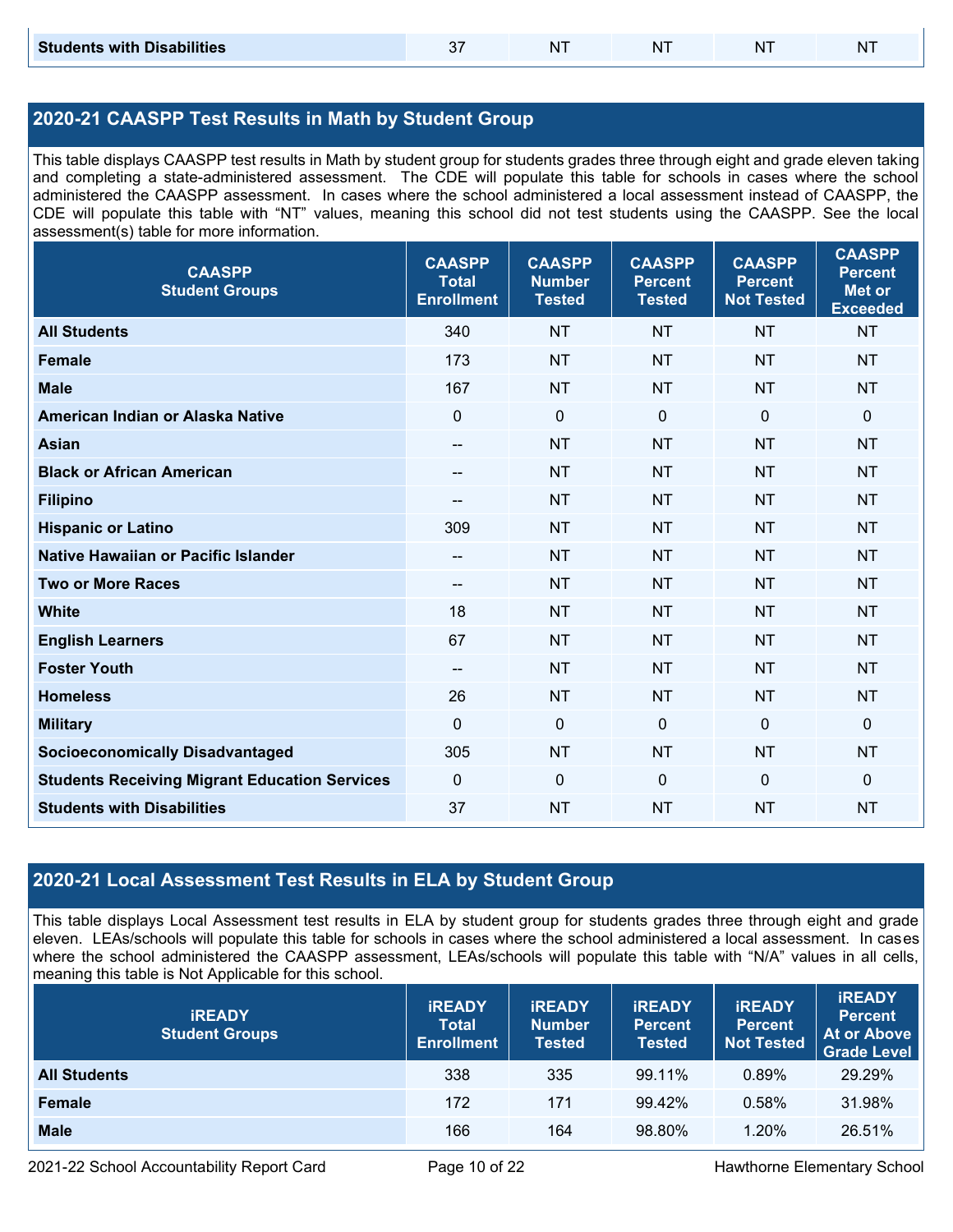| American Indian or Alaska Native                                                           | $\Omega$ | $\mathbf{0}$ | $0.00\%$ | $0.00\%$ | $0.00\%$ |
|--------------------------------------------------------------------------------------------|----------|--------------|----------|----------|----------|
| Asian                                                                                      | 4        | 4            | 100.00%  | 0.00%    | $0.00\%$ |
| <b>Black or African American</b>                                                           | 5        | 4            | 80.00%   | 20.00%   | $0.00\%$ |
| <b>Filipino</b>                                                                            | 1        | 1            | 100.00%  | $0.00\%$ | $0.00\%$ |
| <b>Hispanic or Latino</b>                                                                  | 306      | 305          | 99.67%   | 0.33%    | 27.78%   |
| Native Hawaiian or Pacific Islander                                                        | 1        | 1            | 100.00%  | $0.00\%$ |          |
| <b>Two or More Races</b>                                                                   | $\Omega$ | 0            | $\Omega$ | 0        |          |
| <b>White</b>                                                                               | 21       | 20           | 95.24%   | 4.76%    | $0.00\%$ |
| <b>English Learners</b>                                                                    | 66       | 66           | 100.00%  | $0.00\%$ | 0.00%    |
| <b>Foster Youth</b>                                                                        | $\Omega$ | $\mathbf{0}$ | $0.00\%$ | 0.00%    |          |
| <b>Homeless</b>                                                                            | 13       | 12           | 92.31    | 769.00%  | 0.00%    |
| <b>Military</b>                                                                            | $\Omega$ | 0            | $\Omega$ | $\Omega$ | N/A      |
| <b>Socioeconomically Disadvantaged</b>                                                     | 338      | 335          | 99.11%   | 0.89%    | 29.29%   |
| <b>Students Receiving Migrant Education Services</b>                                       | $\Omega$ | $\mathbf 0$  | $\Omega$ | 0        | N/A      |
| <b>Students with Disabilities</b>                                                          | 38       | 38           | 100.00%  | 0        | 0.00%    |
| *At or above the grade-level standard in the context of the local assessment administered. |          |              |          |          |          |

# **2020-21 Local Assessment Test Results in Math by Student Group**

This table displays Local Assessment test results in Math by student group for students grades three through eight and grade eleven. LEAs/schools will populate this table for schools in cases where the school administered a local assessment. In cases where the school administered the CAASPP assessment, LEAs/schools will populate this table with "N/A" values in all cells, meaning this table is Not Applicable for this school.

| <b>IREADY</b><br><b>Student Groups</b> | <b>IREADY</b><br><b>Total</b><br><b>Enrollment</b> | <b>IREADY</b><br><b>Number</b><br><b>Tested</b> | <b>iREADY</b><br><b>Percent</b><br><b>Tested</b> | <b>IREADY</b><br><b>Percent</b><br><b>Not Tested</b> | <b>IREADY</b><br><b>Percent</b><br><b>At or Above</b><br><b>Grade Level</b> |
|----------------------------------------|----------------------------------------------------|-------------------------------------------------|--------------------------------------------------|------------------------------------------------------|-----------------------------------------------------------------------------|
| <b>All Students</b>                    | 338                                                | 337                                             | 99.70%                                           | 0.30%                                                | 22.55%                                                                      |
| <b>Female</b>                          | 172                                                | 172                                             | 100.00%                                          | $0.00\%$                                             | 9.30%                                                                       |
| <b>Male</b>                            | 166                                                | 165                                             | 99.40%                                           | 0.60%                                                | 13.25%                                                                      |
| American Indian or Alaska Native       | 0                                                  | $\mathbf 0$                                     | na                                               | na                                                   | na                                                                          |
| <b>Asian</b>                           | $\overline{4}$                                     | $\overline{4}$                                  | 100.00%                                          | 0.00%                                                | 0.00%                                                                       |
| <b>Black or African American</b>       | 5                                                  | 5                                               | 100.00%                                          | 0.00%                                                | 0.00%                                                                       |
| <b>Filipino</b>                        | 1                                                  | 1                                               | 100.00%                                          | 0.00%                                                | 0.00%                                                                       |
| <b>Hispanic or Latino</b>              | 306                                                | 305                                             | 99.67%                                           | 0.33%                                                | 10.13%                                                                      |
| Native Hawaiian or Pacific Islander    | 1                                                  | $\mathbf{1}$                                    | 100.00%                                          | 0.00%                                                |                                                                             |
| <b>Two or More Races</b>               | $\mathbf 0$                                        | $\mathbf 0$                                     | 0                                                | $\mathbf 0$                                          | 0                                                                           |
| <b>White</b>                           | 21                                                 | 21                                              | 100.00%                                          | 0.00%                                                | 0.00%                                                                       |
| <b>English Learners</b>                | 66                                                 | 66                                              | 100.00%                                          | 0.00%                                                | 0.00%                                                                       |
| <b>Foster Youth</b>                    | $\mathbf 0$                                        | $\mathbf 0$                                     | $\mathbf{0}$                                     | $\mathbf 0$                                          | na                                                                          |
| <b>Homeless</b>                        | 13                                                 | 12                                              | 92.31%                                           | 7.69%                                                | $0.00\%$                                                                    |
| <b>Military</b>                        | 0                                                  | $\mathbf 0$                                     | 0                                                | $\mathbf 0$                                          | na                                                                          |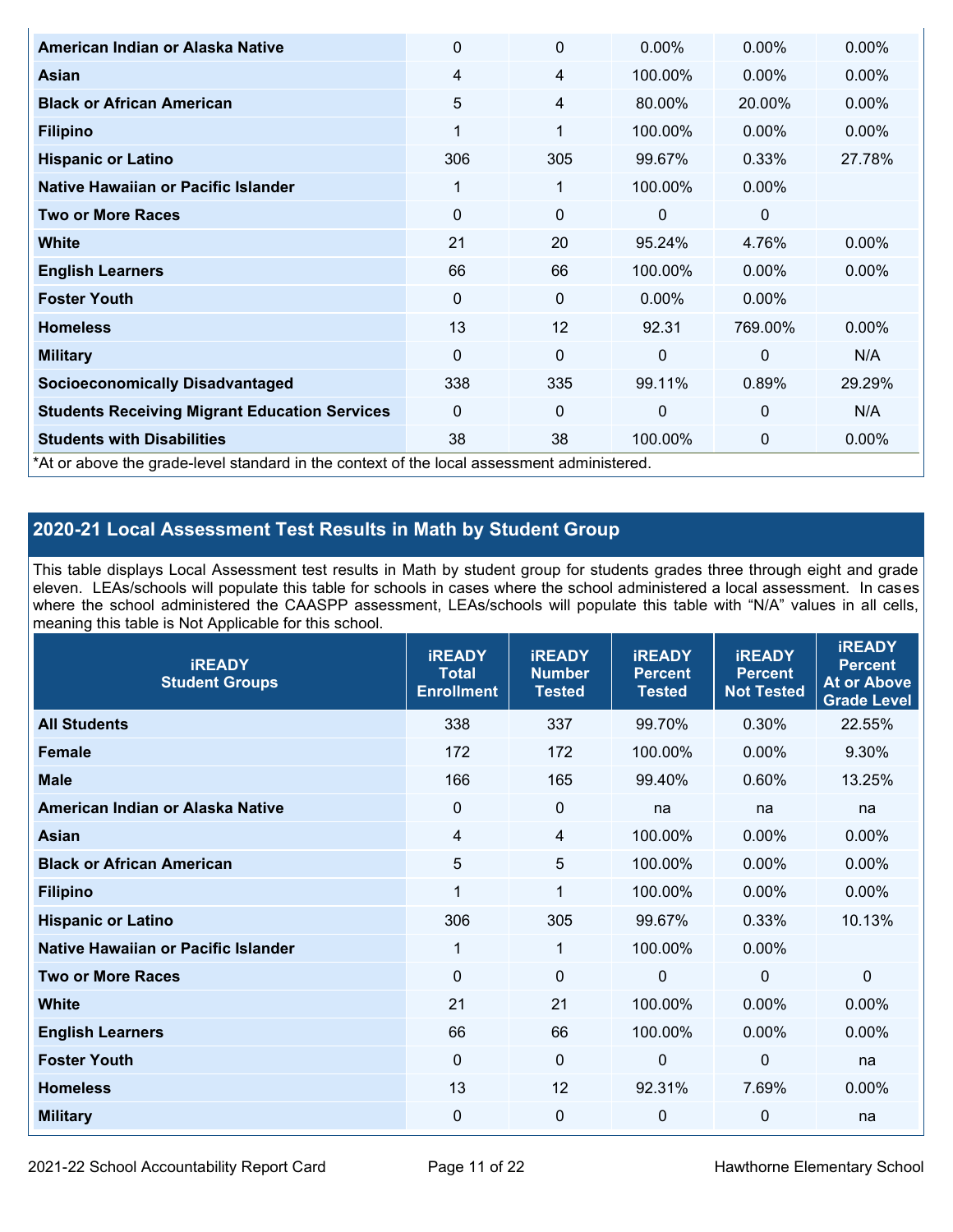| <b>Socioeconomically Disadvantaged</b>               | 338 | 337 | 99.70%  | 0.30% | 11.24%   |
|------------------------------------------------------|-----|-----|---------|-------|----------|
| <b>Students Receiving Migrant Education Services</b> |     |     |         |       | na       |
| <b>Students with Disabilities</b>                    | 38  | 38  | 100.00% | 0.00% | $0.00\%$ |

\*At or above the grade-level standard in the context of the local assessment administered.

## **CAASPP Test Results in Science for All Students**

This table displays the percentage of all students grades five, eight, and High School meeting or exceeding the State Standard.

The 2019-2020 data cells with N/A values indicate that the 2019-2020 data are not available due to the COVID-19 pandemic and resulting summative testing suspension. The Executive Order N-30-20 was issued which waived the assessment, accountability, and reporting requirements for the 2019-2020 school year.

For any 2020-2021 data cells with N/T values indicate that this school did not test students using the CAASPP Science.

| <b>Subject</b>                                  | <b>School</b> | <b>School</b> | <b>District</b> | <b>District</b> | <b>State</b> | <b>State</b> |
|-------------------------------------------------|---------------|---------------|-----------------|-----------------|--------------|--------------|
|                                                 | 2019-20       | 2020-21       | $12019 - 20$    | 2020-21         | 2019-20      | 2020-21      |
| <b>Science</b><br>(grades 5, 8 and high school) | N/A           | NT            | N/A             | NT              | N/A          | 28.72        |

## **2020-21 CAASPP Test Results in Science by Student Group**

This table displays CAASPP test results in Science by student group for students grades five, eight, and High School. For any data cells with N/T values indicate that this school did not test students using the CAASPP Science.

| <b>Student Group</b>                                 | <b>Total</b><br><b>Enrollment</b> | <b>Number</b><br><b>Tested</b> | <b>Percent</b><br><b>Tested</b> | <b>Percent</b><br><b>Not Tested</b> | <b>Percent</b><br><b>Met or</b><br><b>Exceeded</b> |
|------------------------------------------------------|-----------------------------------|--------------------------------|---------------------------------|-------------------------------------|----------------------------------------------------|
| <b>All Students</b>                                  | 85                                | <b>NT</b>                      | <b>NT</b>                       | <b>NT</b>                           | <b>NT</b>                                          |
| <b>Female</b>                                        | 42                                | <b>NT</b>                      | <b>NT</b>                       | <b>NT</b>                           | <b>NT</b>                                          |
| <b>Male</b>                                          | 43                                | <b>NT</b>                      | <b>NT</b>                       | <b>NT</b>                           | <b>NT</b>                                          |
| American Indian or Alaska Native                     | $\mathbf 0$                       | $\mathbf 0$                    | $\mathbf 0$                     | $\mathbf 0$                         | $\mathbf 0$                                        |
| <b>Asian</b>                                         | $\mathbf 0$                       | $\mathbf 0$                    | $\mathbf 0$                     | $\mathbf 0$                         | $\mathbf 0$                                        |
| <b>Black or African American</b>                     | $\mathbf 0$                       | $\mathbf 0$                    | $\mathbf{0}$                    | 0                                   | 0                                                  |
| <b>Filipino</b>                                      | --                                | <b>NT</b>                      | <b>NT</b>                       | <b>NT</b>                           | <b>NT</b>                                          |
| <b>Hispanic or Latino</b>                            | 80                                | <b>NT</b>                      | <b>NT</b>                       | <b>NT</b>                           | <b>NT</b>                                          |
| Native Hawaiian or Pacific Islander                  | --                                | <b>NT</b>                      | <b>NT</b>                       | <b>NT</b>                           | <b>NT</b>                                          |
| <b>Two or More Races</b>                             | $\mathbf 0$                       | $\mathbf 0$                    | $\Omega$                        | $\mathbf 0$                         | $\mathbf{0}$                                       |
| <b>White</b>                                         | $\qquad \qquad -$                 | <b>NT</b>                      | <b>NT</b>                       | <b>NT</b>                           | <b>NT</b>                                          |
| <b>English Learners</b>                              | 15                                | <b>NT</b>                      | <b>NT</b>                       | <b>NT</b>                           | <b>NT</b>                                          |
| <b>Foster Youth</b>                                  | $\mathbf 0$                       | $\mathbf 0$                    | $\mathbf 0$                     | $\mathbf 0$                         | $\mathbf 0$                                        |
| <b>Homeless</b>                                      | 14                                | <b>NT</b>                      | <b>NT</b>                       | <b>NT</b>                           | <b>NT</b>                                          |
| <b>Military</b>                                      | $\mathbf 0$                       | $\mathbf 0$                    | $\Omega$                        | $\mathbf{0}$                        | $\mathbf 0$                                        |
| <b>Socioeconomically Disadvantaged</b>               | 75                                | <b>NT</b>                      | <b>NT</b>                       | <b>NT</b>                           | <b>NT</b>                                          |
| <b>Students Receiving Migrant Education Services</b> | $\mathbf 0$                       | $\mathbf 0$                    | $\Omega$                        | $\mathbf 0$                         | $\Omega$                                           |
| <b>Students with Disabilities</b>                    | --                                | <b>NT</b>                      | <b>NT</b>                       | <b>NT</b>                           | <b>NT</b>                                          |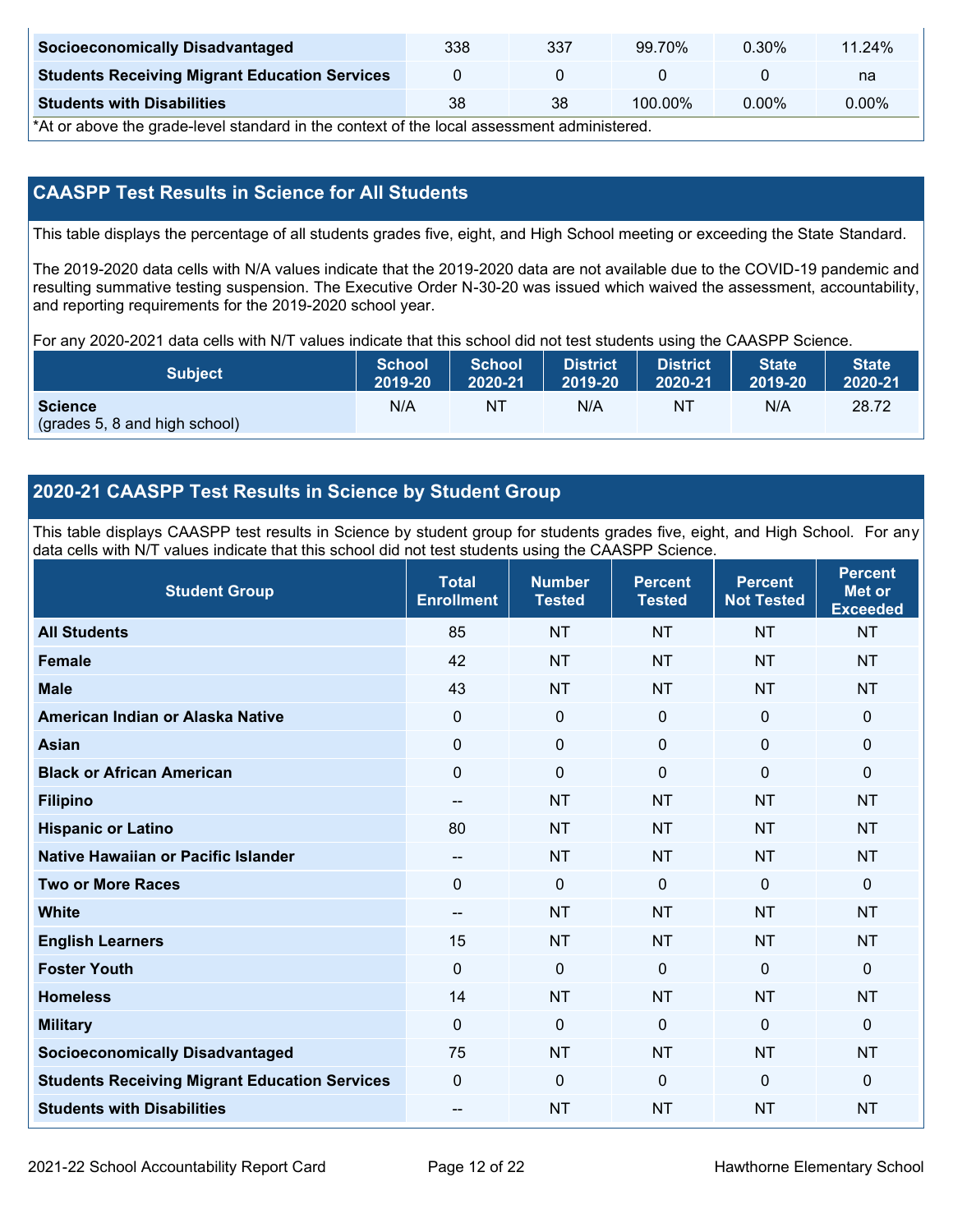# **B. Pupil Outcomes State Priority: Other Pupil Outcomes**

The SARC provides the following information relevant to the State priority: Other Pupil Outcomes (Priority 8): Pupil outcomes in the subject area of physical education.

#### **2020-21 California Physical Fitness Test Results**

Due to the COVID-19 crisis, the Physical Fitness Test was suspended during the 2020-2021 school year and therefore no data are reported and each cell in this table is populated with "N/A."

| <b>Grade Level</b> | <b>Four of Six Fitness Standards</b> | <b>Five of Six Fitness Standards</b> | Percentage of Students Meeting   Percentage of Students Meeting   Percentage of Students Meeting  <br><b>Six of Six Fitness Standards</b> |
|--------------------|--------------------------------------|--------------------------------------|-------------------------------------------------------------------------------------------------------------------------------------------|
| Grade 5            | N/A                                  | N/A                                  | N/A                                                                                                                                       |
| Grade 7            | N/A                                  | N/A                                  | N/A                                                                                                                                       |
| Grade 9            | N/A                                  | N/A                                  | N/A                                                                                                                                       |

# **C. Engagement State Priority: Parental Involvement**

The SARC provides the following information relevant to the State priority: Parental Involvement (Priority 3): Efforts the school district makes to seek parent input in making decisions regarding the school district and at each school site.

#### **2021-22 Opportunities for Parental Involvement**

Hawthorne Elementary IB World School is a member of OMSD's Family and Student Collaborative Services. Through this partnership, the school is able to offer students and families counseling and case management services. Hawthorne PTA provides ongoing financial support for student incentives for academic achievement and attendance. Community partnerships provide incentives for our students' academic and attendance performance.

Parents are also encouraged to join the Hawthorne IB Parent Committee, which helps to design and promote action programs within the school and global community. Hawthorne's after-school Think–Together Program Leaders collaborate with Hawthorne School site administration and teachers to support student achievement by consistent involvement and voice in staff meetings, PLCs, and other support meetings. As funding becomes available, intervention programs are provided to identified underachieving students.

All Hawthorne parents and families are notified about various opportunities to be part of the Professional Learning Community that promotes a shared responsibility and effective parental involvement in the school. All notifications, agendas and minutes are available in both English and Spanish, as well as the availability of a Spanish Interpreter at all site events. Parent information segments during are scheduled on Back to School Night and Open House to inform parents and families of the services available to students that are funded by categorical budgets, at monthly Coffee with the Principal, and various parent informational meetings and school events. School to home outreach also utilizes an all school phone connect system, school website and several social media outlets to keep parents informed.

Funding for the action steps outlined below has been approved in our current SPSA based on our previous analysis. Proposed expenditures for categorical budgets are presented to the Hawthorne Leadership Team, staff and School Site Council (SSC) for a vote approval. Proposed staffing and programs funded by categorical budgets are presented to SSC for a vote approval. Proposed expenditure plans made available by categorical funds are shared with all parent groups for the purpose of including all stakeholders.

Contact Person: Karen Aristizabal (909) 986-6582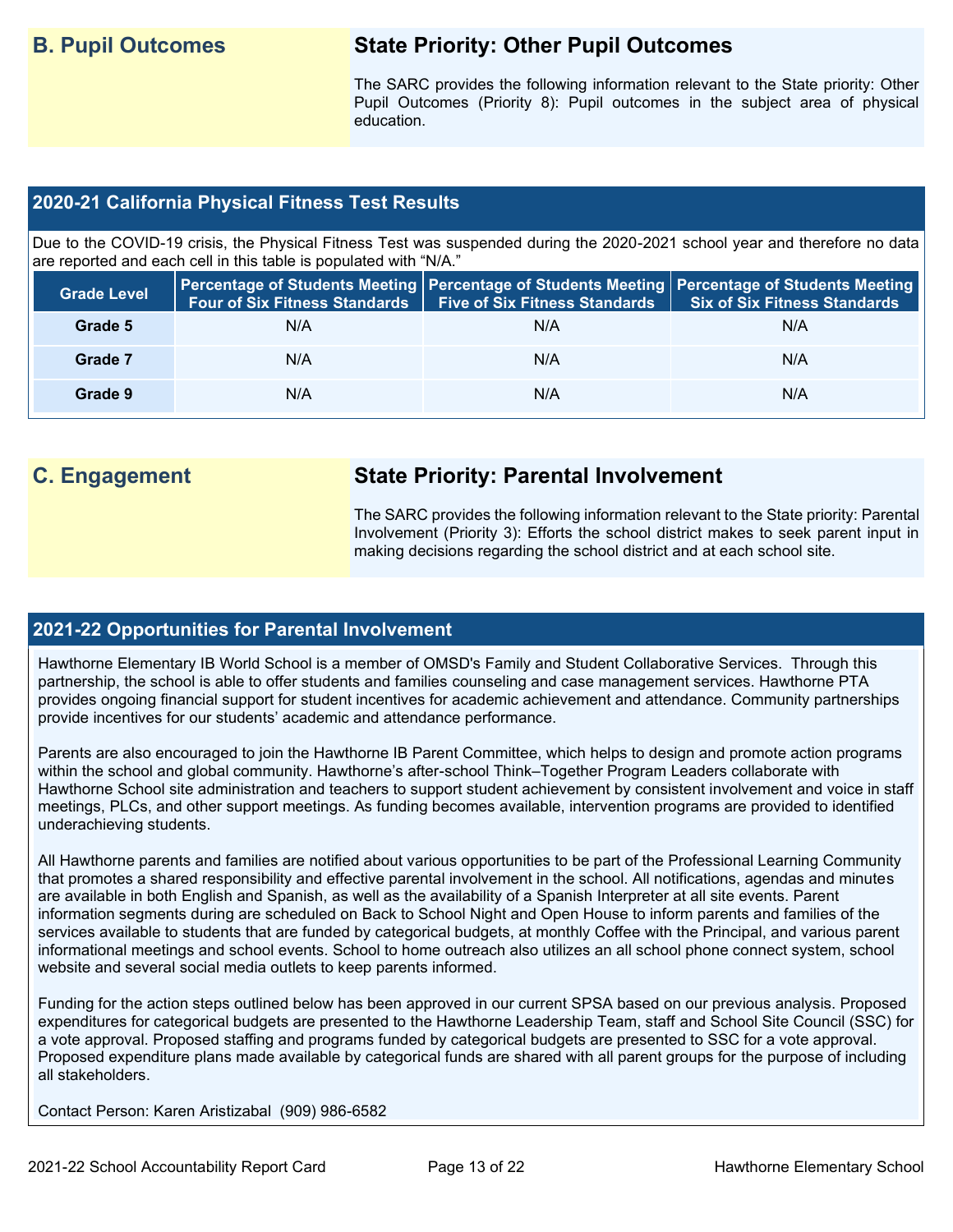# **2020-21 Chronic Absenteeism by Student Group**

| <b>Student Group</b>                                 | <b>Cumulative</b><br><b>Enrollment</b> | <b>Chronic</b><br><b>Absenteeism</b><br><b>Eligible Enrollment</b> | <b>Chronic</b><br><b>Absenteeism</b><br><b>Count</b> | <b>Chronic</b><br><b>Absenteeism</b><br><b>Rate</b> |
|------------------------------------------------------|----------------------------------------|--------------------------------------------------------------------|------------------------------------------------------|-----------------------------------------------------|
| <b>All Students</b>                                  | 621                                    | 608                                                                | 23                                                   | 3.8                                                 |
| <b>Female</b>                                        | 308                                    | 301                                                                | 10                                                   | 3.3                                                 |
| <b>Male</b>                                          | 313                                    | 307                                                                | 13                                                   | 4.2                                                 |
| American Indian or Alaska Native                     | 2                                      | 2                                                                  | $\Omega$                                             | 0.0                                                 |
| <b>Asian</b>                                         | 6                                      | 6                                                                  | $\mathbf{0}$                                         | 0.0                                                 |
| <b>Black or African American</b>                     | 9                                      | $\overline{7}$                                                     | 2                                                    | 28.6                                                |
| <b>Filipino</b>                                      | 1                                      | $\mathbf 1$                                                        | $\mathbf{0}$                                         | 0.0                                                 |
| <b>Hispanic or Latino</b>                            | 545                                    | 536                                                                | 21                                                   | 3.9                                                 |
| Native Hawaiian or Pacific Islander                  | 1                                      | $\mathbf 1$                                                        | $\mathbf 0$                                          | 0.0                                                 |
| <b>Two or More Races</b>                             | $\overline{7}$                         | $\overline{7}$                                                     | $\mathbf 0$                                          | 0.0                                                 |
| <b>White</b>                                         | 50                                     | 48                                                                 | $\mathbf{0}$                                         | 0.0                                                 |
| <b>English Learners</b>                              | 133                                    | 132                                                                | $\overline{4}$                                       | 3.0                                                 |
| <b>Foster Youth</b>                                  | 6                                      | $6\phantom{1}$                                                     | $\Omega$                                             | 0.0                                                 |
| <b>Homeless</b>                                      | 32                                     | 32                                                                 | 3                                                    | 9.4                                                 |
| <b>Socioeconomically Disadvantaged</b>               | 531                                    | 528                                                                | 21                                                   | 4.0                                                 |
| <b>Students Receiving Migrant Education Services</b> | $\mathbf{0}$                           | $\mathbf{0}$                                                       | $\Omega$                                             | 0.0                                                 |
| <b>Students with Disabilities</b>                    | 63                                     | 61                                                                 | 4                                                    | 6.6                                                 |

# **C. Engagement State Priority: School Climate**

The SARC provides the following information relevant to the State priority: School Climate (Priority 6):

- Pupil suspension rates;
- Pupil expulsion rates; and
- Other local measures on the sense of safety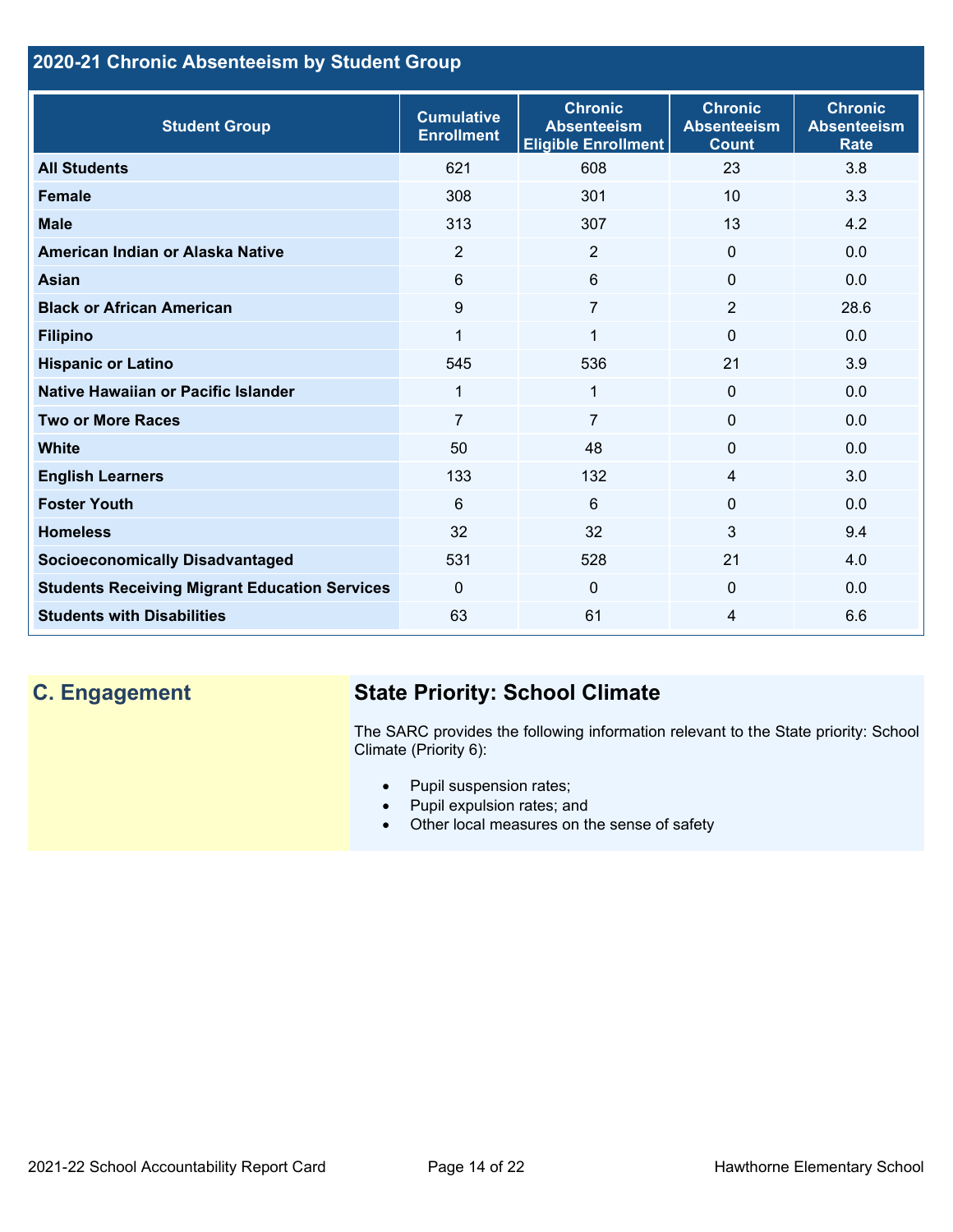#### **Suspensions and Expulsions**

This table displays suspensions and expulsions data collected between July through June, each full school year respectively. Data collected during the 2020-21 school year may not be comparable to earlier years of this collection due to differences in learning mode instruction in response to the COVID-19 pandemic.

| <b>Subject</b>     | <b>School</b><br>2018-19 | <b>School</b><br>2020-21 | <b>District</b><br>2018-19 | <b>District</b><br>2020-21 | <b>State</b><br>2018-19 | <b>State</b><br>2020-21 |
|--------------------|--------------------------|--------------------------|----------------------------|----------------------------|-------------------------|-------------------------|
| <b>Suspensions</b> | 0.70                     | 0.00                     | 2.98                       | 0.03                       | 3.47                    | 0.20                    |
| <b>Expulsions</b>  | 0.00                     | 0.00                     | 0.00                       | 0.00                       | 0.08                    | 0.00                    |

This table displays suspensions and expulsions data collected between July through February, partial school year due to the COVID-19 pandemic. The 2019-2020 suspensions and expulsions rate data are not comparable to other year data because the 2019-2020 school year is a partial school year due to the COVID-19 crisis. As such, it would be inappropriate to make any comparisons in rates of suspensions and expulsions in the 2019-2020 school year compared to other school years.

| <b>Subject</b>     | <b>School</b><br>2019-20 | <b>District</b><br>2019-20 | <b>State</b><br>2019-20 |
|--------------------|--------------------------|----------------------------|-------------------------|
| <b>Suspensions</b> | 0.15                     | 1.64                       | 2.45                    |
| <b>Expulsions</b>  | 0.00                     | 0.00                       | 0.05                    |

### **2020-21 Suspensions and Expulsions by Student Group**

| <b>Student Group</b>                                 | <b>Suspensions Rate</b> | <b>Expulsions Rate</b> |
|------------------------------------------------------|-------------------------|------------------------|
| <b>All Students</b>                                  | 0.00                    | 0.00                   |
| <b>Female</b>                                        | 0.00                    | 0.00                   |
| <b>Male</b>                                          | 0.00                    | 0.00                   |
| American Indian or Alaska Native                     | 0.00                    | 0.00                   |
| <b>Asian</b>                                         | 0.00                    | 0.00                   |
| <b>Black or African American</b>                     | 0.00                    | 0.00                   |
| <b>Filipino</b>                                      | 0.00                    | 0.00                   |
| <b>Hispanic or Latino</b>                            | 0.00                    | 0.00                   |
| Native Hawaiian or Pacific Islander                  | 0.00                    | 0.00                   |
| <b>Two or More Races</b>                             | 0.00                    | 0.00                   |
| <b>White</b>                                         | 0.00                    | 0.00                   |
| <b>English Learners</b>                              | 0.00                    | 0.00                   |
| <b>Foster Youth</b>                                  | 0.00                    | 0.00                   |
| <b>Homeless</b>                                      | 0.00                    | 0.00                   |
| <b>Socioeconomically Disadvantaged</b>               | 0.00                    | 0.00                   |
| <b>Students Receiving Migrant Education Services</b> | 0.00                    | 0.00                   |
| <b>Students with Disabilities</b>                    | 0.00                    | 0.00                   |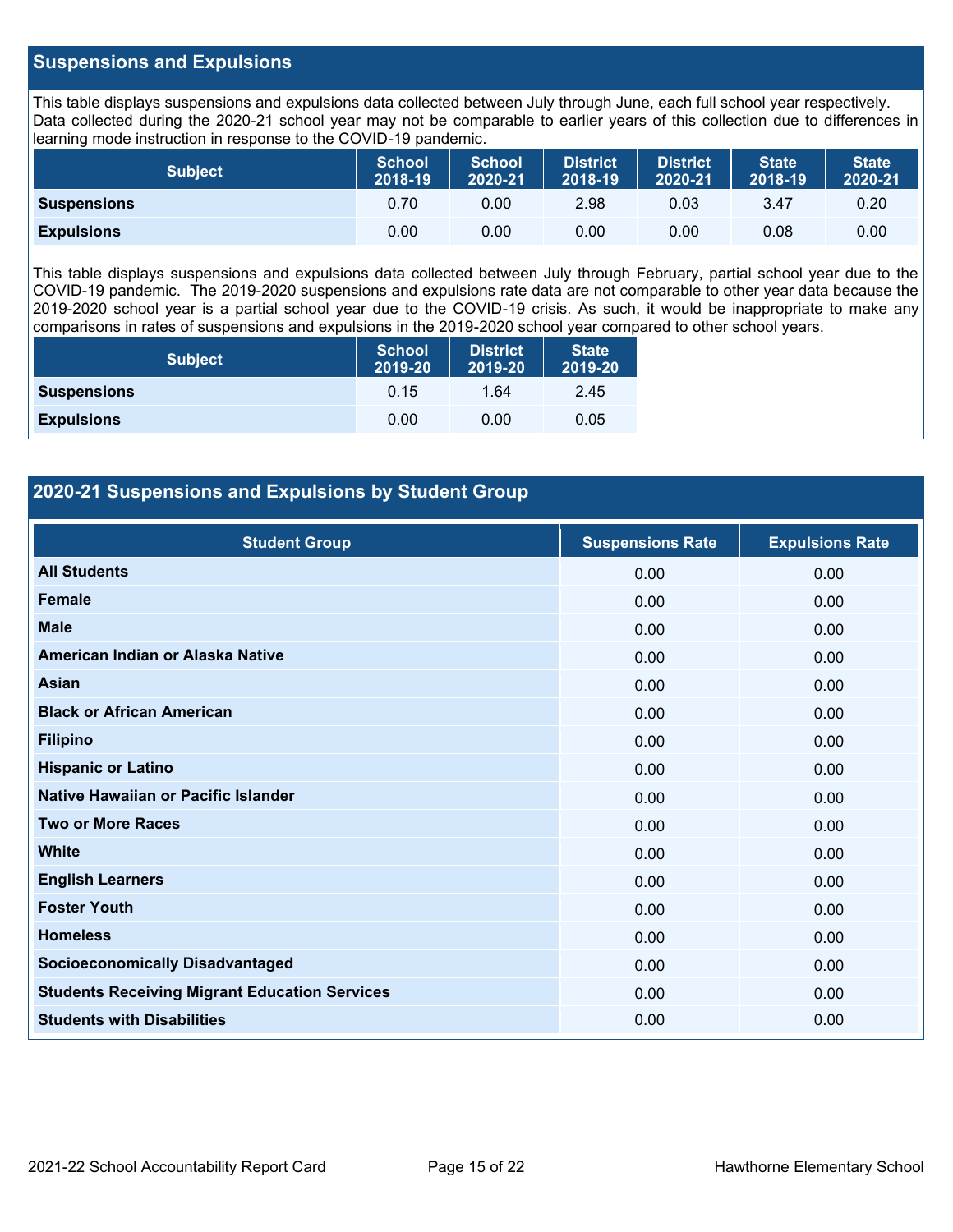#### **2021-22 School Safety Plan**

Hawthorne Elementary School's Comprehensive Safe School Plan (C.S.S.P.) is current and was updated in January, 2021. The plan was recently reviewed and discussed with the staff in January, 2021. The key components of the plan include: maintenance, security and safety of the physical environment, school climate which addresses disaster procedures and routines, an action plan that ensures a safe physical environment and safe school climate, as well as our school safety compliance that ensures required child abuse reporting procedures, suspension and expulsion policies, due process, notification to teachers about dangerous pupils, sexual harassment policy, school-wide dress code, procedure for safe ingress and egress from school, procedures to ensure a safe and orderly environment and rules and procedures on school discipline. Monthly disaster drills are scheduled and practiced school-wide to ensure student safety procedures. Our C.S.S.P. includes updated student Individual Health Plans. We are a zero tolerance school in regards to bullying. Incentive programs are in place to support our anti-bullying policy. Non-confidential portions of the safe school plan are made available to our school community in the 2021-2022 Hawthorne Elementary School Parent/Family Handbook.

# **D. Other SARC Information Information Required in the SARC**

The information in this section is required to be in the SARC but is not included in the state priorities for LCFF.

#### **2018-19 Elementary Average Class Size and Class Size Distribution**

This table displays the 2018-19 average class size and class size distribution. The columns titled "Number of Classes" indicates how many classes fall into each size category (a range of total students per class). The "Other" category is for multigrade level classes.

| <b>Grade Level</b> | <b>Average</b><br><b>Class Size</b> | 1-20 Students | Number of Classes with   Number of Classes with   Number of Classes with<br>21-32 Students | 33+ Students |
|--------------------|-------------------------------------|---------------|--------------------------------------------------------------------------------------------|--------------|
| κ                  | 21                                  |               |                                                                                            |              |
|                    | 20                                  |               |                                                                                            |              |
|                    | 24                                  |               | 4                                                                                          |              |
|                    | 24                                  |               |                                                                                            |              |
|                    | 25                                  |               |                                                                                            |              |
|                    | 29                                  |               | 3                                                                                          |              |
|                    | 31                                  |               |                                                                                            |              |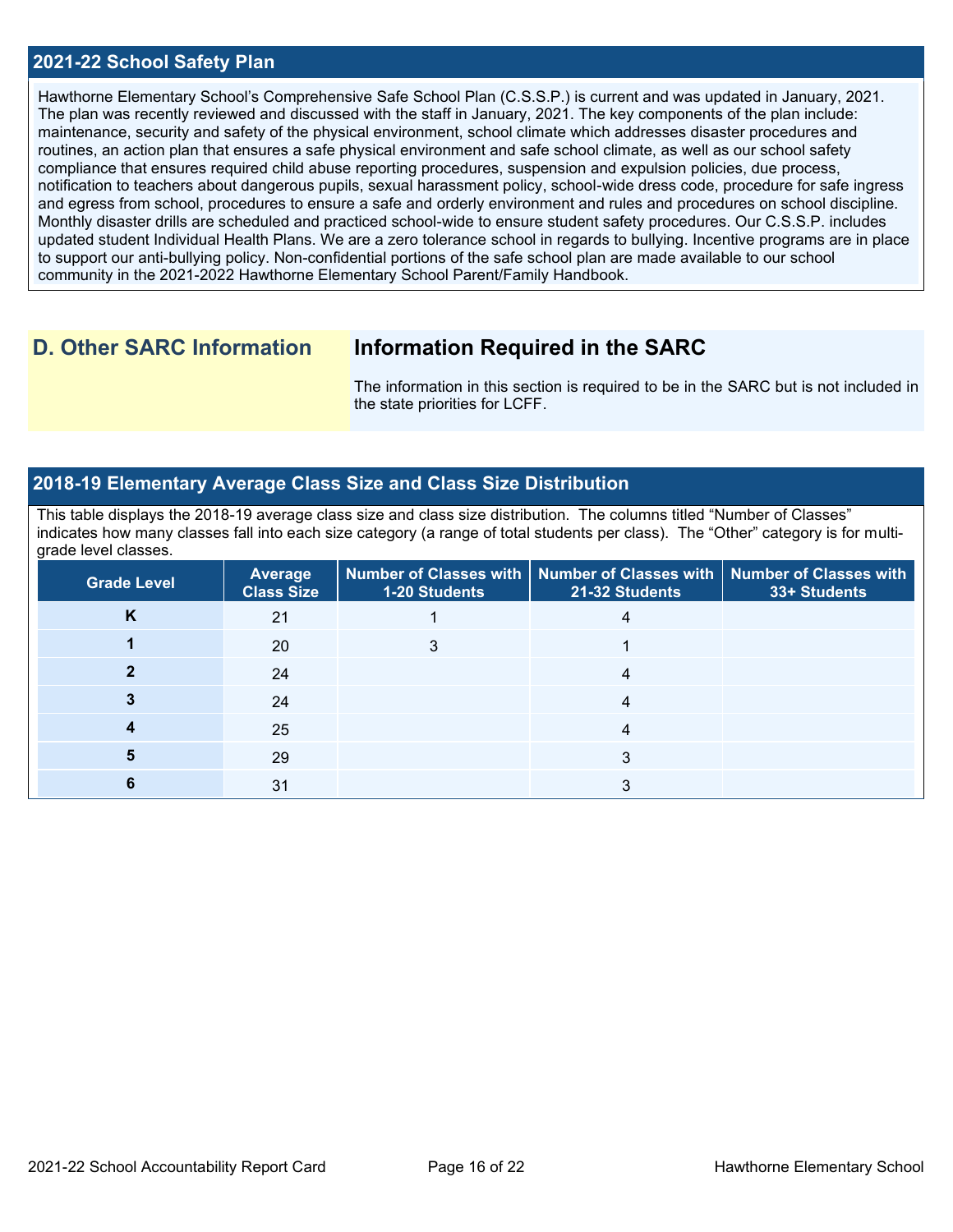#### **2019-20 Elementary Average Class Size and Class Size Distribution**

This table displays the 2019-20 average class size and class size distribution. The columns titled "Number of Classes" indicates how many classes fall into each size category (a range of total students per class). The "Other" category is for multi-grade level classes.

| <b>Grade Level</b> | <b>Average</b><br><b>Class Size</b> | <b>1-20 Students</b> | Number of Classes with   Number of Classes with   Number of Classes with<br>21-32 Students | 33+ Students |
|--------------------|-------------------------------------|----------------------|--------------------------------------------------------------------------------------------|--------------|
| Κ                  | 19                                  | 5                    |                                                                                            |              |
|                    | 20                                  | ◠                    | ◠                                                                                          |              |
|                    | 27                                  |                      | 3                                                                                          |              |
|                    | 23                                  |                      | 4                                                                                          |              |
|                    | 28                                  |                      | 3                                                                                          |              |
| 5                  | 25                                  |                      | 4                                                                                          |              |
|                    | 30                                  |                      | 3                                                                                          |              |

#### **2020-21 Elementary Average Class Size and Class Size Distribution**

This table displays the 2020-21 average class size and class size distribution. The columns titled "Number of Classes" indicates how many classes fall into each size category (a range of total students per class). The "Other" category is for multi-grade level classes.

| <b>Grade Level</b> | <b>Average</b><br><b>Class Size</b> | 1-20 Students | Number of Classes with   Number of Classes with   Number of Classes with<br>21-32 Students | 33+ Students |
|--------------------|-------------------------------------|---------------|--------------------------------------------------------------------------------------------|--------------|
| Κ                  | 21                                  |               |                                                                                            |              |
|                    | 25                                  |               |                                                                                            |              |
|                    | 19                                  |               | 3                                                                                          |              |
|                    | 24                                  |               | 3                                                                                          |              |
|                    | 30                                  |               | 3                                                                                          |              |
|                    | 29                                  |               | 3                                                                                          |              |
|                    | 23                                  |               |                                                                                            |              |

### **2020-21 Ratio of Pupils to Academic Counselor**

This table displays the ratio of pupils to Academic Counselor. One full time equivalent (FTE) equals one staff member working full time; one FTE could also represent two staff members who each work 50 percent of full time.

| <b>Title</b>                        | <b>Ratio</b> |
|-------------------------------------|--------------|
| <b>Pupils to Academic Counselor</b> |              |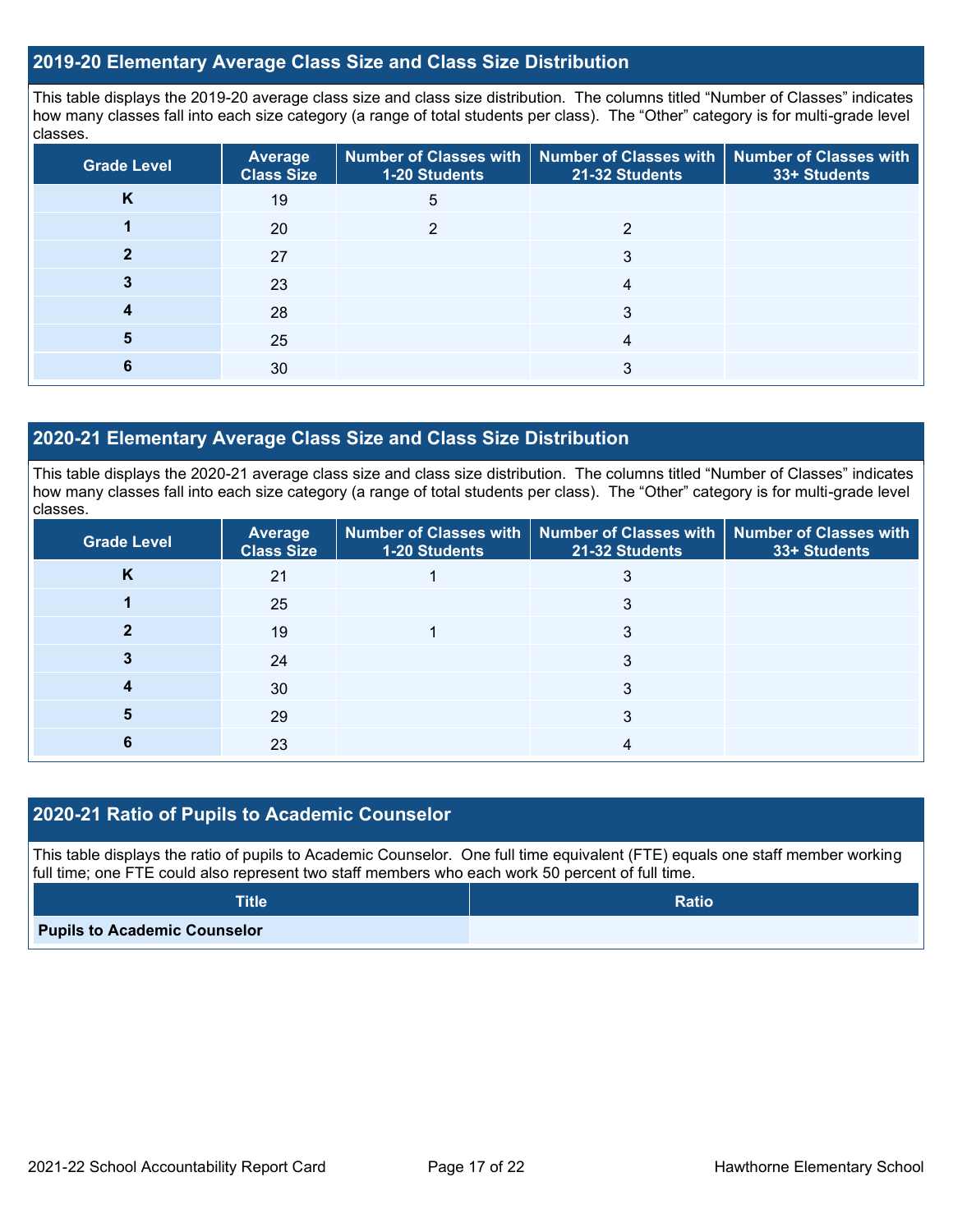#### **2020-21 Student Support Services Staff**

This table displays the number of FTE support staff assigned to this school. One full time equivalent (FTE) equals one staff member working full time; one FTE could also represent two staff members who each work 50 percent of full time.

| <b>Title</b>                                                         | <b>Number of FTE Assigned to School</b> |
|----------------------------------------------------------------------|-----------------------------------------|
| <b>Counselor (Academic, Social/Behavioral or Career Development)</b> | 0                                       |
| Library Media Teacher (Librarian)                                    | 0                                       |
| <b>Library Media Services Staff (Paraprofessional)</b>               | 0                                       |
| <b>Psychologist</b>                                                  | 0                                       |
| <b>Social Worker</b>                                                 | $\Omega$                                |
| <b>Speech/Language/Hearing Specialist</b>                            | $\Omega$                                |
| <b>Resource Specialist (non-teaching)</b>                            | 0                                       |

#### **2019-20 Expenditures Per Pupil and School Site Teacher Salaries**

This table displays the 2019-20 expenditures per pupil and average teach salary for this school. Cells with N/A values do not require data.

| <b>Level</b>                                         | <b>Total</b><br><b>Expenditures</b><br><b>Per Pupil</b> | <b>Expenditures</b><br><b>Per Pupil</b><br>(Restricted) | <b>Expenditures</b><br><b>Per Pupil</b><br>(Unrestricted) | <b>Average</b><br><b>Teacher</b><br><b>Salary</b> |
|------------------------------------------------------|---------------------------------------------------------|---------------------------------------------------------|-----------------------------------------------------------|---------------------------------------------------|
| <b>School Site</b>                                   | 7499                                                    | 618.94                                                  | 6880.06                                                   | 120,165.36                                        |
| <b>District</b>                                      | N/A                                                     | N/A                                                     | 1497.90                                                   | \$92,686                                          |
| <b>Percent Difference - School Site and District</b> | N/A                                                     | N/A                                                     | 128.5                                                     | 25.8                                              |
| <b>State</b>                                         |                                                         |                                                         | \$8,444                                                   | \$85,863                                          |
| <b>Percent Difference - School Site and State</b>    | N/A                                                     | N/A                                                     | $-20.4$                                                   | 33.3                                              |

### **2020-21 Types of Services Funded**

Supplemental Services provided for identified at-risk students are designed to support and assist them in English Language Arts and Math. Funding is provided through categorical funding. In response to RTI, all students are assessed, and at-risk students are identified to develop intensive and strategic student groupings. An intervention was provided daily by classroom teachers. Progress monitoring was conducted using various formative and summative assessments. Furthermore, identified students received between the bells intervention and after school intervention with instruction provided by certificated classroom teachers and instructional aide support. Pre and post testing determine exit eligibility for all interventions. In class, instructional interventions provided by classrooms teachers include differentiated instruction, student whiteboards, Kagan Strategies, QTEL, MTSS, IB, GATE, a variety on-line programs including: i-Ready, Accelerated Reader, BrainPop Jr. and Pen Pals Schools. Materials professional development and paraprofessional support are fiscally supported by site and district funds.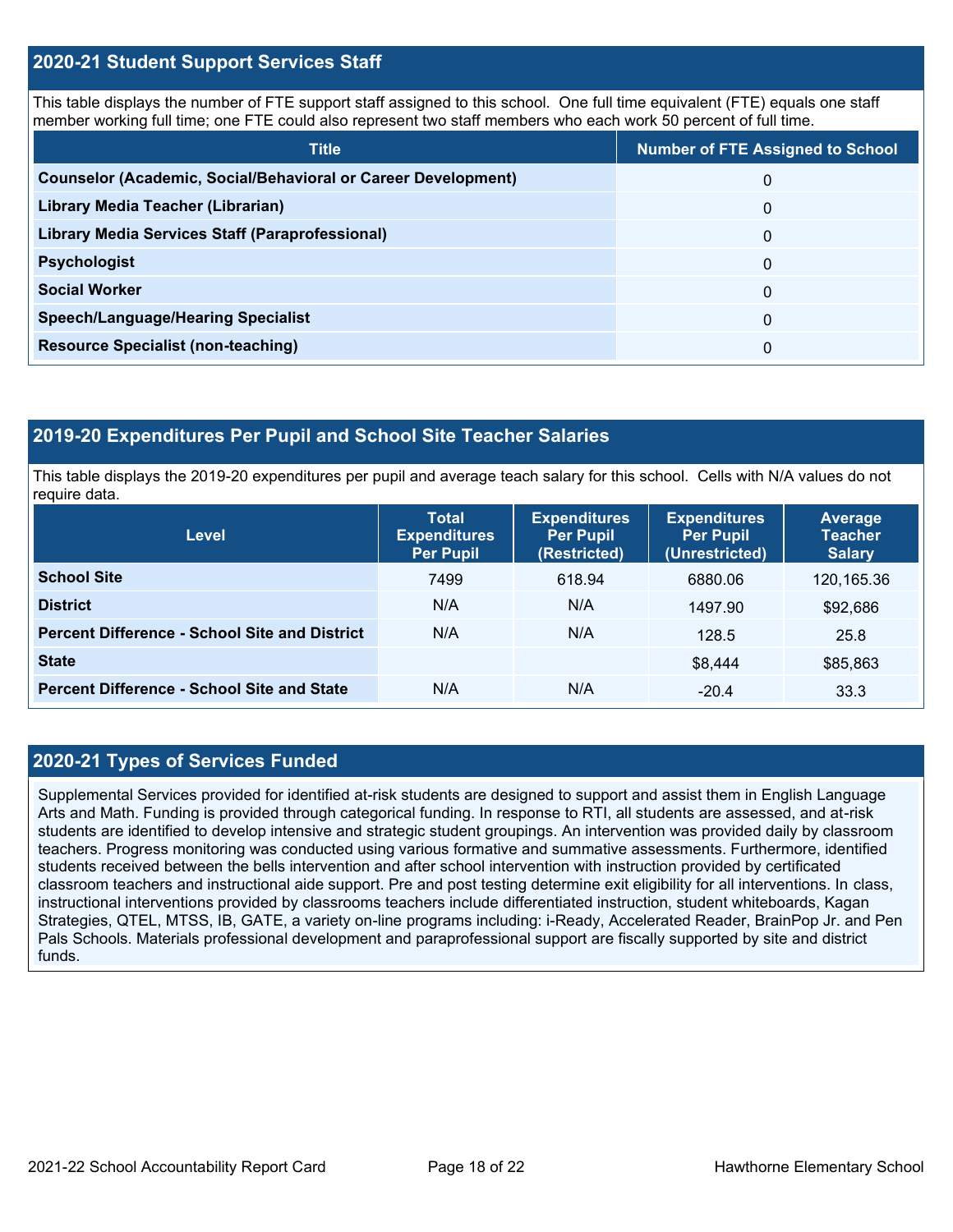#### **2019-20 Teacher and Administrative Salaries**

This table displays the 2019-20 Teacher and Administrative salaries. For detailed information on salaries, see the CDE Certification Salaries & Benefits web page at [http://www.cde.ca.gov/ds/fd/cs/.](http://www.cde.ca.gov/ds/fd/cs/)

| Category                                             | <b>District</b><br><b>Amount</b> | <b>State Average</b><br>for Districts<br>in Same Category |
|------------------------------------------------------|----------------------------------|-----------------------------------------------------------|
| <b>Beginning Teacher Salary</b>                      | \$48,998                         | \$52,060                                                  |
| <b>Mid-Range Teacher Salary</b>                      | \$87,146                         | \$84,043                                                  |
| <b>Highest Teacher Salary</b>                        | \$105,113                        | \$107,043                                                 |
| <b>Average Principal Salary (Elementary)</b>         | \$138,892                        | \$133,582                                                 |
| <b>Average Principal Salary (Middle)</b>             | \$141,565                        | \$138,803                                                 |
| <b>Average Principal Salary (High)</b>               | \$0                              | \$133,845                                                 |
| <b>Superintendent Salary</b>                         | \$319,095                        | \$240,628                                                 |
| <b>Percent of Budget for Teacher Salaries</b>        | 37%                              | 35%                                                       |
| <b>Percent of Budget for Administrative Salaries</b> | 6%                               | 5%                                                        |

#### **Professional Development**

Building capacity in the Hawthorne staff is a high priority. Hawthorne Elementary School is an authorized International Baccalaureate (IB) World School and therefore ensures that all staff receives the required training. Another high priority in staff development for the Hawthorne staff continues to be in the area of Common Core Standards for both ELA and in Math. Continued training in the focus areas of student engagement, PLCs, PBIS, ELD, ELA, math and technology and are also a high priority. Training and school-wide initiatives will continue to occur in the areas of IB, PBIS, Concept-Based Learning and other strategies that support student achievement. Professional development is based on district initiatives and data results from student performance, as well as site Leadership Team decisions. All students are assessed regularly using formative assessments and assessment results are discussed at PLCs. It is during that time that a review and interpretation of all student data occurs. Release time during the school day is provided so that teachers in all grade levels are able to work closely with the site instructional coaches and administration in developing instructional next steps along with identifying students who would benefit from intervention opportunities. Grade level goals and intensive instruction are agreed upon for classroom teaching. Teachers are additionally supported by coaching cycles, classroom visits, grade level collaboratives as well as weekly staff meetings.

This table displays the number of school days dedicated to staff development and continuous improvement.

| <b>Subiect</b>                                                                  | 2019-20   2020-21   2021-22 |  |
|---------------------------------------------------------------------------------|-----------------------------|--|
| Number of school days dedicated to Staff Development and Continuous Improvement |                             |  |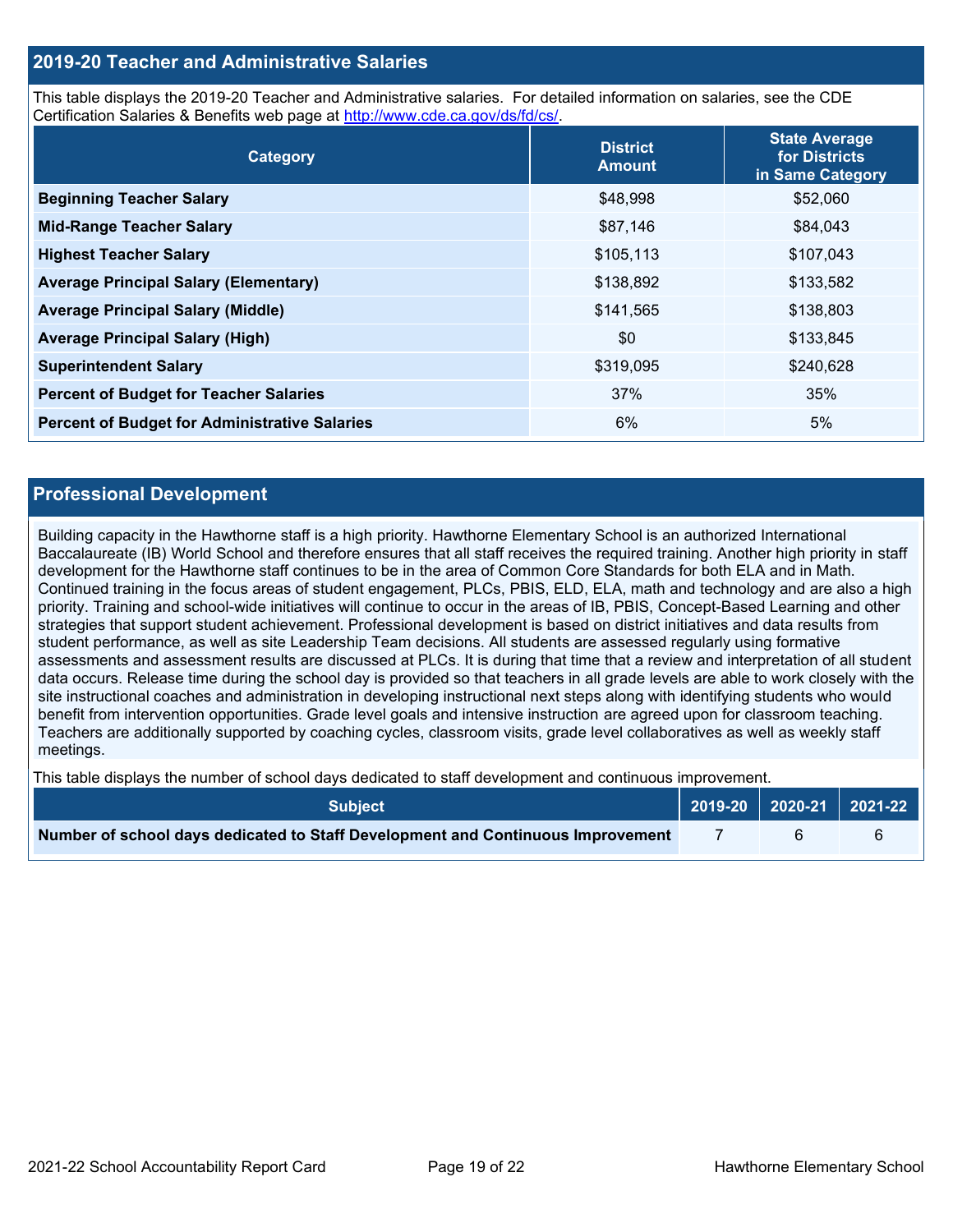# **Ontario-Montclair School District 2020-21 Local Accountability Report Card (LARC) Addendum**

# **Local Accountability Report Card (LARC) Addendum**

**2020-21 Local Accountability Report Card (LARC) Addendum Overview**



On July 14, 2021, the California State Board of Education (SBE) determined that the California Department of Education (CDE) will use the SARC as the mechanism to conduct a one-time data collection of the LEA-level aggregate test results of all school's local assessments administered during the 2020–2021 school year in order to meet the federal Every Students Succeeds Act (ESSA) reporting requirement for the Local Educational Agency Accountability Report Cards (LARCs).

Each local educational agency (LEA) is responsible for preparing and posting their annual LARC in accordance with the federal ESSA. As a courtesy, the CDE prepares and posts the LARCs on behalf of all LEAs.

Only for the 2020–2021 school year and the 2020–2021 LARCs, LEAs are required to report their aggregate local assessments test results at the LEA-level to the CDE by populating the tables below via the SARC. These data will be used to meet the LEAs' federal requirement for their LARCs. Note that it is the responsibility of the school and LEA to ensure that all student privacy and suppression rules are in place when reporting data in Tables 3 and 4 in the Addendum, as applicable.

The tables below are not part of the SBE approved 2020–2021 SARC template but rather are the mechanism by which these required data will be collected from LEAs.

For purposes of the LARC and the following tables, an LEA is defined as a school district, a county office of education, or a direct funded charter school.

| 2021-22 District Contact Information |                                   |  |  |  |
|--------------------------------------|-----------------------------------|--|--|--|
| <b>District Name</b>                 | Ontario-Montclair School District |  |  |  |
| <b>Phone Number</b>                  | $(909)$ 459-2500                  |  |  |  |
| Superintendent                       | Dr. James Q. Hammond              |  |  |  |
| <b>Email Address</b>                 | info@omsd.net                     |  |  |  |
| <b>District Website Address</b>      | https://www.omsd.net              |  |  |  |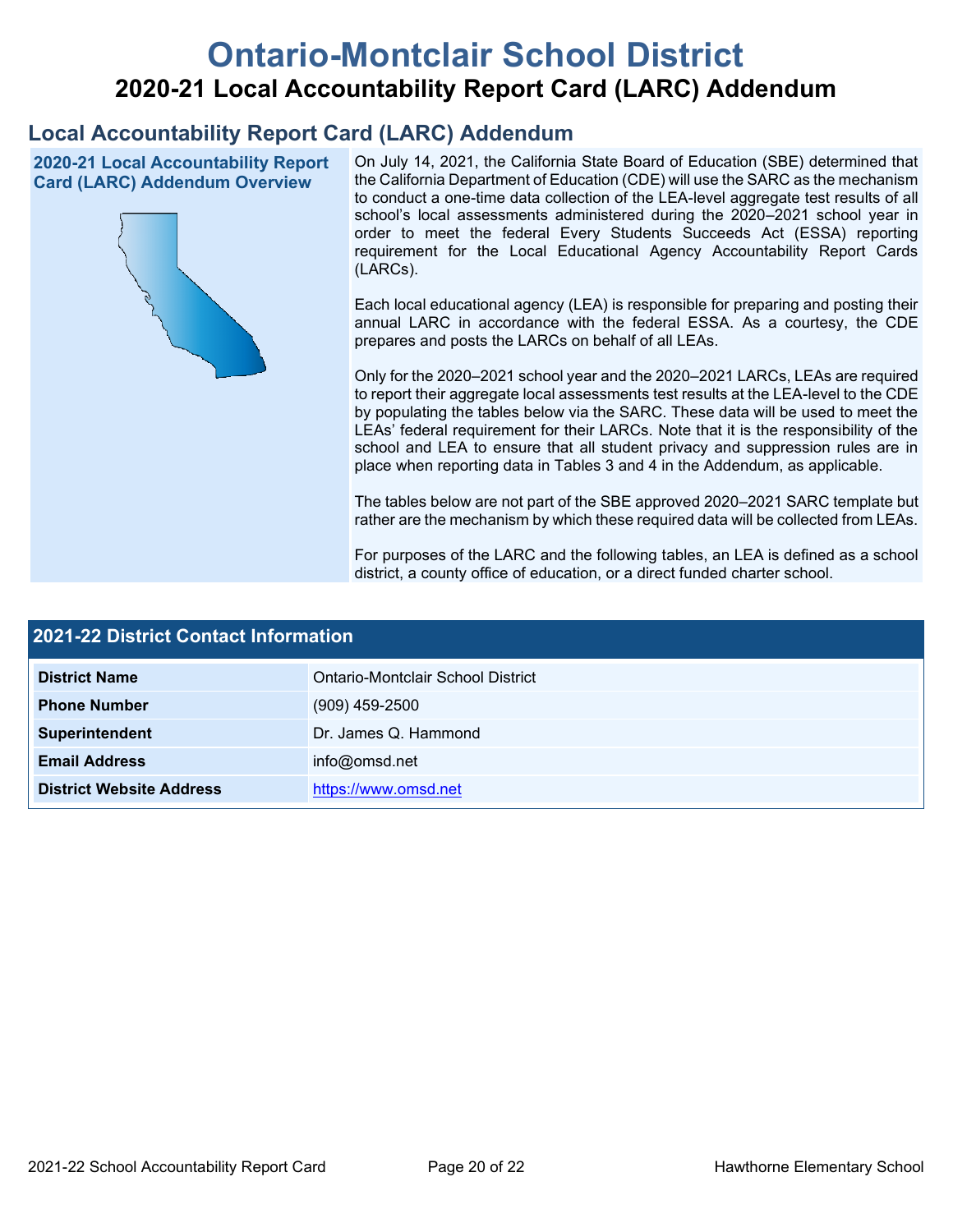## **2020-21 CAASPP Test Results in ELA by Student Group**

This table displays CAASPP test results in ELA by student group for students grades three through eight and grade eleven taking and completing a state-administered assessment. The CDE will populate this table for schools in cases where the school administered the CAASPP assessment. In cases where the school administered a local assessment instead of CAASPP, the CDE will populate this table with "NT" values, meaning this school did not test students using the CAASPP. See the local assessment(s) table for more information.

| <b>CAASPP</b><br><b>Student Groups</b>               | <b>CAASPP</b><br><b>Total</b><br><b>Enrollment</b> | <b>CAASPP</b><br><b>Number</b><br><b>Tested</b> | <b>CAASPP</b><br><b>Percent</b><br><b>Tested</b> | <b>CAASPP</b><br><b>Percent</b><br><b>Not Tested</b> | <b>CAASPP</b><br><b>Percent</b><br>Met or<br><b>Exceeded</b> |
|------------------------------------------------------|----------------------------------------------------|-------------------------------------------------|--------------------------------------------------|------------------------------------------------------|--------------------------------------------------------------|
| <b>All Students</b>                                  | 12994                                              | <b>NT</b>                                       | <b>NT</b>                                        | <b>NT</b>                                            | <b>NT</b>                                                    |
| <b>Female</b>                                        | 6378                                               | <b>NT</b>                                       | <b>NT</b>                                        | <b>NT</b>                                            | <b>NT</b>                                                    |
| <b>Male</b>                                          | 6616                                               | <b>NT</b>                                       | <b>NT</b>                                        | <b>NT</b>                                            | <b>NT</b>                                                    |
| American Indian or Alaska Native                     | 92                                                 | <b>NT</b>                                       | <b>NT</b>                                        | <b>NT</b>                                            | <b>NT</b>                                                    |
| <b>Asian</b>                                         | 257                                                | <b>NT</b>                                       | <b>NT</b>                                        | <b>NT</b>                                            | <b>NT</b>                                                    |
| <b>Black or African American</b>                     | 394                                                | <b>NT</b>                                       | <b>NT</b>                                        | <b>NT</b>                                            | NT                                                           |
| <b>Filipino</b>                                      | 81                                                 | <b>NT</b>                                       | <b>NT</b>                                        | <b>NT</b>                                            | <b>NT</b>                                                    |
| <b>Hispanic or Latino</b>                            | 11629                                              | <b>NT</b>                                       | <b>NT</b>                                        | <b>NT</b>                                            | <b>NT</b>                                                    |
| <b>Native Hawaiian or Pacific Islander</b>           | 31                                                 | <b>NT</b>                                       | <b>NT</b>                                        | <b>NT</b>                                            | <b>NT</b>                                                    |
| <b>Two or More Races</b>                             | 140                                                | <b>NT</b>                                       | <b>NT</b>                                        | <b>NT</b>                                            | <b>NT</b>                                                    |
| <b>White</b>                                         | 370                                                | <b>NT</b>                                       | <b>NT</b>                                        | <b>NT</b>                                            | <b>NT</b>                                                    |
| <b>English Learners</b>                              | 2756                                               | <b>NT</b>                                       | <b>NT</b>                                        | <b>NT</b>                                            | <b>NT</b>                                                    |
| <b>Foster Youth</b>                                  | 73                                                 | <b>NT</b>                                       | <b>NT</b>                                        | <b>NT</b>                                            | <b>NT</b>                                                    |
| <b>Homeless</b>                                      | 2320                                               | <b>NT</b>                                       | <b>NT</b>                                        | <b>NT</b>                                            | <b>NT</b>                                                    |
| <b>Military</b>                                      | $\mathbf 0$                                        | $\mathbf 0$                                     | $\mathbf 0$                                      | $\mathbf 0$                                          | 0                                                            |
| <b>Socioeconomically Disadvantaged</b>               | 11552                                              | <b>NT</b>                                       | <b>NT</b>                                        | <b>NT</b>                                            | <b>NT</b>                                                    |
| <b>Students Receiving Migrant Education Services</b> | $\Omega$                                           | $\mathbf 0$                                     | $\mathbf{0}$                                     | $\Omega$                                             | 0                                                            |
| <b>Students with Disabilities</b>                    | 1919                                               | <b>NT</b>                                       | <b>NT</b>                                        | <b>NT</b>                                            | <b>NT</b>                                                    |